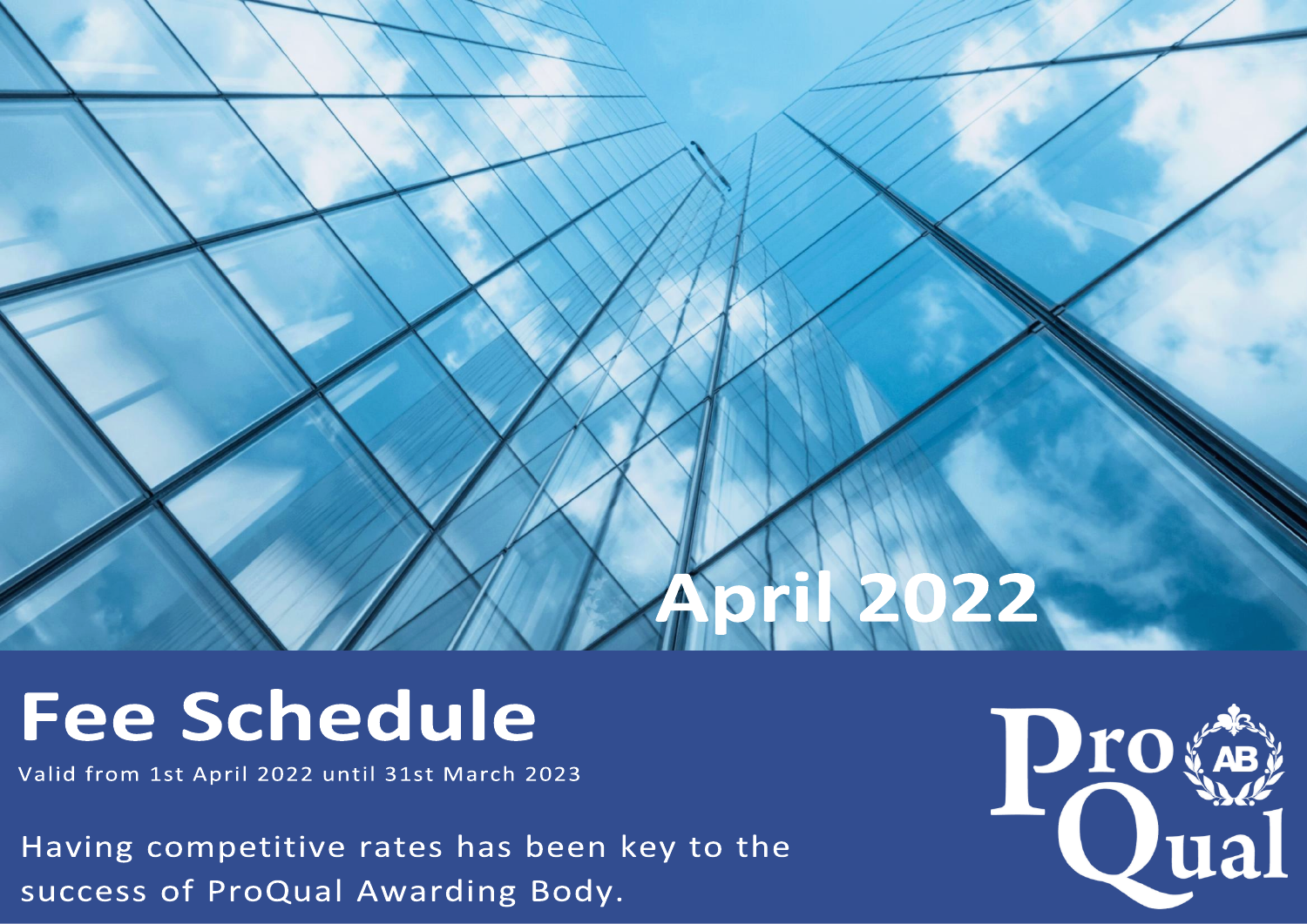

## **1. Centre Fees**

### **External Quality Assurance (EQA) Services**

Charges are made for the following EQA Services:

a) EQA Service - Centre Approval

ProQual makes a charge to cover the cost of initial centre approval, it does not make a charge in subsequent years. The fee is **£500** for all centres making application. The fee includes an initial visit to approve the centre and the qualifications listed on the application form.

b) EQA Service - Moderation

All centres will have one formal Moderation visit per year. The fee for all Moderation visits to centres is **£400** per visit.

c) EQA Service - Verification

All centres will have one Verification visit per year. The fee for all Verification visits to centres is **£400** per visit.

If ProQual deems it necessary for additional or supplementary or investigative Verification visits to a centre the fee is **£400** per visit.

Following centre approval all centres will have one Verification visit per year to maintain centre approved status and, subject to registration and certification activity, one Moderation visit per year.

# **Additional Qualifications**

There is no fee for centres seeking approval to offer current ProQual qualifications in the same skills sector as their initial approval.

### **Qualification Development**

The development of new qualifications will incur a fee and may be subject to the terms of a Memorandum of Understanding. All applications for qualification development will be reviewed and a quote will be provided before development work commences.

All fees are non-refundable.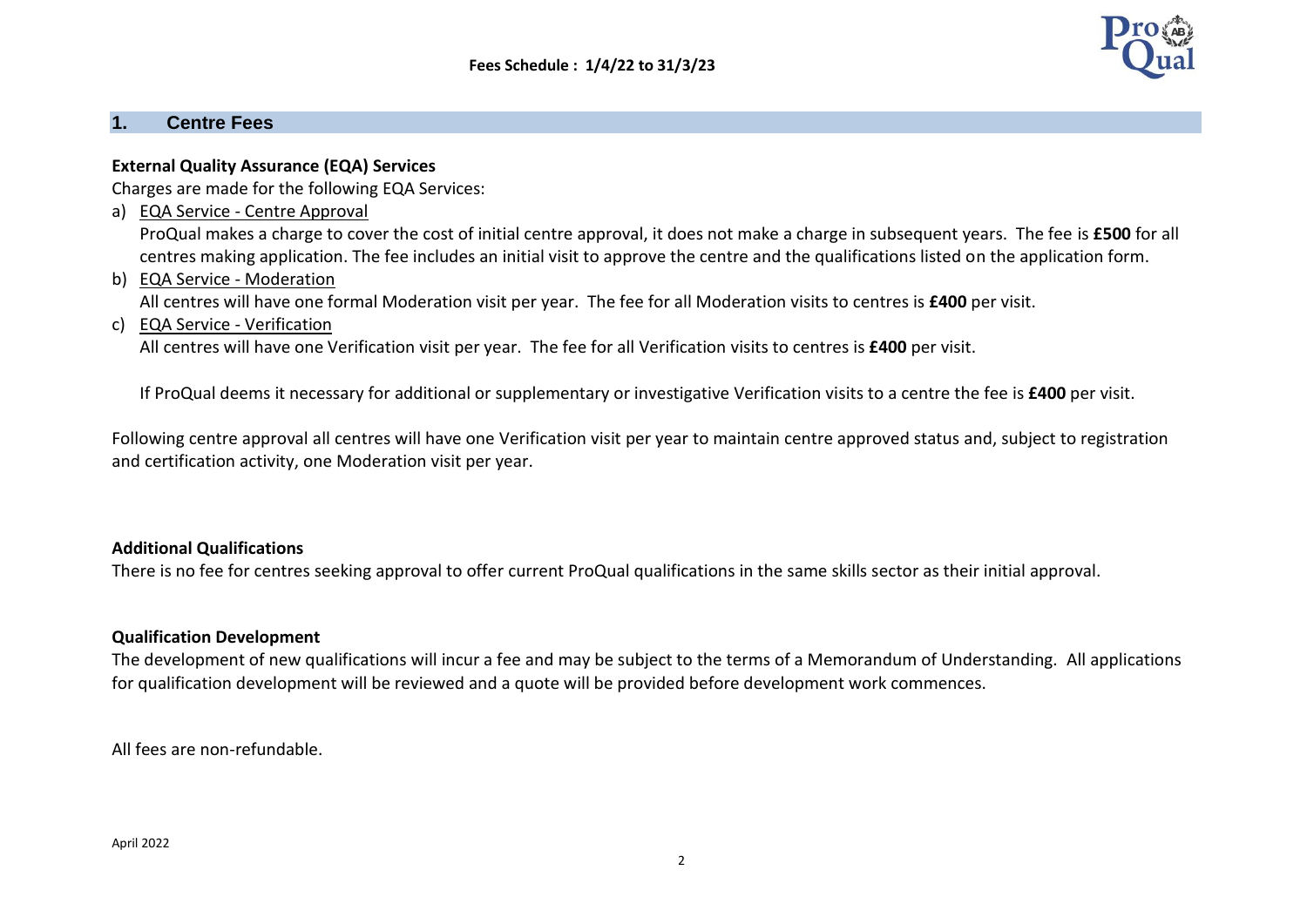

## **2. Registration and Certification Fees**

All candidates must be registered for the qualification they are undertaking before claims for certification can be made. Certification can be claimed for full qualifications and as well as for single or multiple units. ProQual offers two choices for candidate registration and certification:

- Option 1 Registration **invoice and payment at the time of candidate registration** £25 per candidate. Certification **invoice and payment at the time of claim for candidate certification** - £10 per unit claimed.
- Option 2 Combined candidate registration + certification for a full qualification **invoice and payment at the time of candidate registration No refunds can be made if a candidate does not complete a full qualification**.

### **Additional Administration Fees**

Where centres claim certification for units only and subsequently claim for full certification the charge per candidate will be the full certification fee for the qualification plus an administration fee of £25.

A fee of £10 per unit will be charged where a full certification claim has been made for a candidate and a claim for additional unit certification is subsequently made.

If a request for a change to a registration is made we will require proof of learner ID in order to make a decision as to whether the request for an amendment is genuine. There is a £10 administration fee for all amendment requests.

**All fees are non-refundable**.

### **Replacement certificates**

Individuals requiring a replacement certificate should contact the ProQual Centre where the training and assessment took place if it is less than 3 months since the date that their certificate was issued, the ProQual Centre will request a replacement certificate; the fee is £25. If it is more than 3 months since the date that their certificate was issued or the centre is no longer a ProQual centre, an individual can contact ProQual to request a replacement certificate, the fee is £35.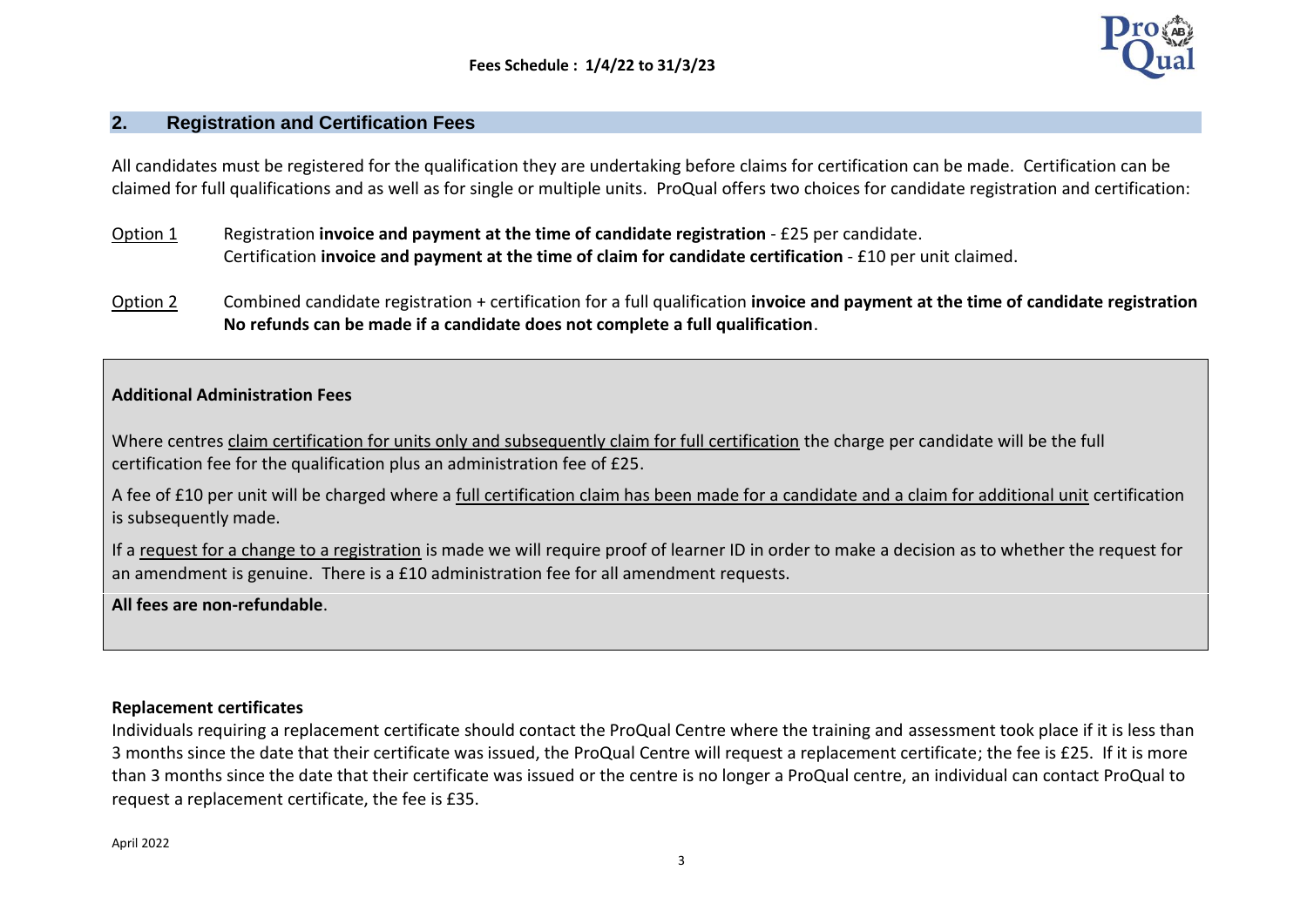### **3. Invoicing**

### **Centre Approval**

A centre approval fee is invoiced when a centre approval is arranged.

### **Registration and Certification**

Option 1 - The candidate **registration** fee is invoiced at the time of submitting candidate registration details. The candidate **certification** fee is calculated and invoiced at the time of the request for unit or qualification certification.

Option 2 – The candidate **registration** and **certification** fee is invoiced at the time of submitting candidate registration details. No refunds can be made if a candidate does not complete a full qualification.

**Please note:**

**An administration charge of £50 will be made for late payment of invoices.** 

**Non-payment of invoices together with non-payment of administration charges for late payment may result in the suspension of registration and certification claim activity.**

All fees are quoted exclusive of VAT.

## **4. Services Provided**

Services provided for approved centres include advice and guidance on the preparation of an application for approval, an approval visit by an EQA Verifier, provision and updating of ProQual's Centre Handbook, conduct of appeals and complaints. A fee of £400 is payable for all external quality assurance visits.

Services for candidates include the provision of guidance and standards, maintenance of a permanent record of achievement (at qualification and unit level), the issue of a full qualification certificate or a certificate of unit(s) achieved.

April 2022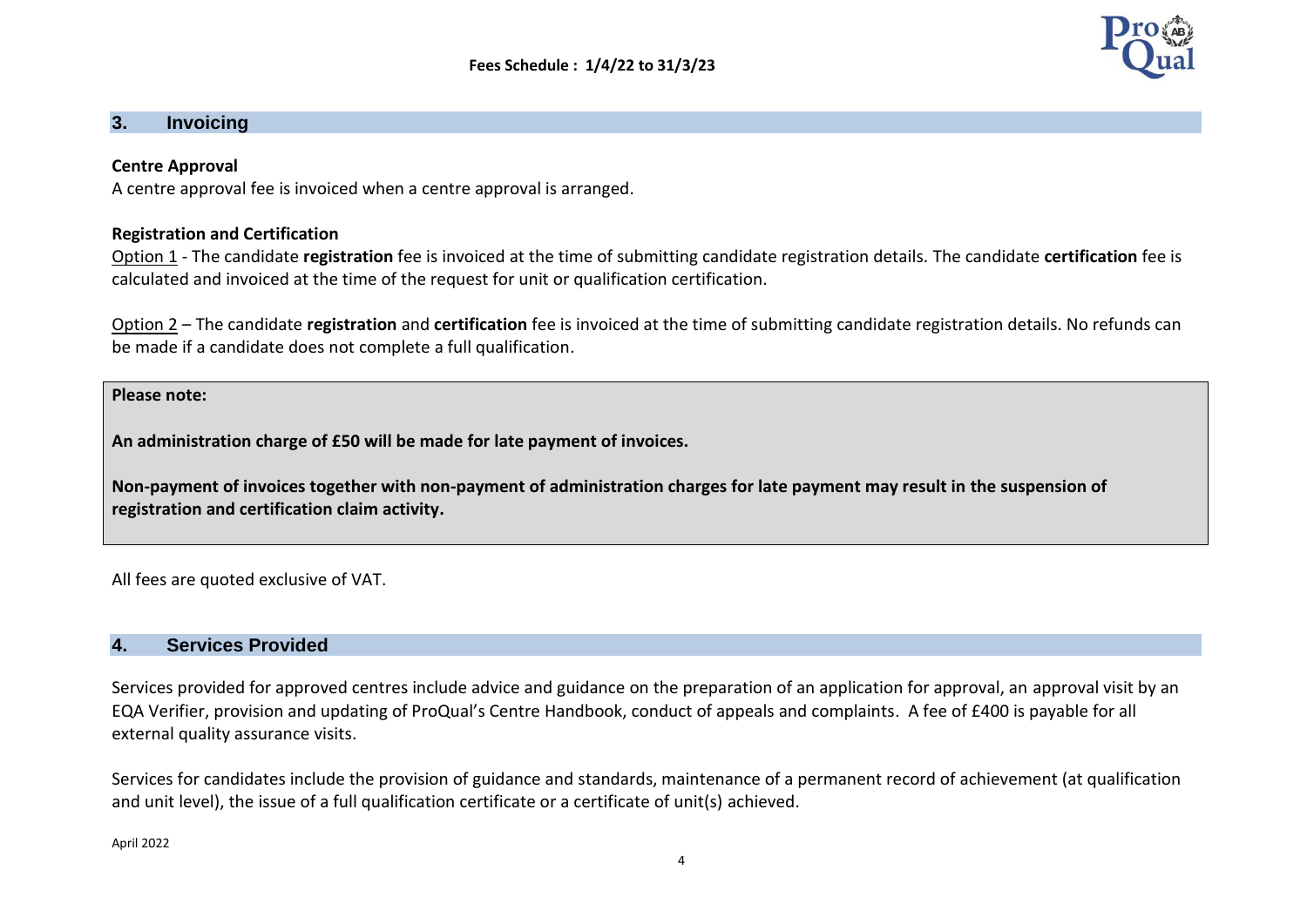

| <b>Qualifications</b>          |                                                                                                                             | Option 1     |                              | <b>Option 2</b><br>Combined<br>Registration |
|--------------------------------|-----------------------------------------------------------------------------------------------------------------------------|--------------|------------------------------|---------------------------------------------|
|                                |                                                                                                                             | Registration | Certification                | and<br>Certification                        |
|                                | <b>HEALTHCARE AND SOCIAL CARE</b>                                                                                           |              |                              |                                             |
| <b>Water Borne Infections</b>  |                                                                                                                             |              |                              |                                             |
| 601/1011/9                     | ProQual Level 2 Award in Control of Water Borne Infections Within Healthcare                                                | £25          | £10 per unit claimed         | £30                                         |
| <b>Safeguarding</b>            |                                                                                                                             |              |                              |                                             |
| 603/6036/7                     | ProQual Level 2 Award in Complying with Social Distancing in the Workplace                                                  | £25          | £10 per unit claimed         | £30                                         |
| 603/2332/2                     | ProQual Level 1 Award in Understanding the PREVENT and Safeguarding Strategies                                              |              | Only available with Option 2 | £35                                         |
| 601/8082/1                     | ProQual Level 2 Award in Understanding the PREVENT and Safeguarding Strategies                                              |              | Only available with Option 2 | £35                                         |
| 601/5916/9                     | ProQual Level 2 Award in Understanding Child Sexual Exploitation                                                            | £25          | £10 per unit claimed         | £30                                         |
| 600/6795/0                     | ProQual Level 2 Award in Understanding the Safeguarding and Wellbeing of Children and Young People                          | £25          | £10 per unit claimed         | £50                                         |
| 603/4998/0                     | ProQual Level 3 Award in Prevention of Extremism and Terrorism                                                              | £25          | £10 per unit claimed         | £30                                         |
|                                | <b>Healthcare and Social Care Support Skills</b>                                                                            |              |                              |                                             |
| 603/5290/5                     | ProQual Level 2 Award in Understanding Oral Health and Hygiene                                                              | £25          | £10 per unit claimed         | £30                                         |
| 600/6460/2                     | ProQual Level 2 Award in Healthcare and Social Care Support Skills                                                          | £25          | £10 per unit claimed         | £30                                         |
| 603/3645/6                     | ProQual Level 2 Certificate in Adult Care                                                                                   | £25          | £10 per unit claimed         | £50                                         |
| 600/6802/4                     | ProQual Level 2 Certificate in Healthcare and Social Care Support Skills                                                    | £25          | £10 per unit claimed         | £50                                         |
| 600/6803/6                     | ProQual Level 2 Diploma in Healthcare and Social Care Support Skills                                                        | £25          | £10 per unit claimed         | £70                                         |
| 600/6805/X                     | ProQual Level 3 Award in Healthcare and Social Care Support Skills                                                          | £25          | £10 per unit claimed         | £40                                         |
| 600/6806/1                     | ProQual Level 3 Certificate in Healthcare and Social Care Support Skills                                                    | £25          | £10 per unit claimed         | £60                                         |
| 600/6959/4                     | ProQual Level 3 Diploma in Healthcare and Social Care Support Skills                                                        | £25          | £10 per unit claimed         | £80                                         |
| 601/5380/5                     | ProQual Level 4 Award in Advanced Healthcare and Social Care Support Skills                                                 | £25          | £10 per unit claimed         | £30                                         |
| 601/5381/7                     | ProQual Level 4 Certificate in Advanced Healthcare and Social Care Support Skills                                           | £25          | £10 per unit claimed         | £40                                         |
| 601/5382/9                     | ProQual Level 4 Diploma in Advanced Healthcare and Social Care Support Skills                                               | £25          | £10 per unit claimed         | £60                                         |
| 601/6240/5                     | ProQual Level 5 Diploma in Advanced Healthcare and Social Care Support Skills                                               | £25          | £10 per unit claimed         | £70                                         |
| 603/5496/3                     | ProQual Level 3 Certificate for a Health and Wellbeing Trainer                                                              | £25          | £10 per unit claimed         | £60                                         |
| <b>Managing Risk Behaviour</b> |                                                                                                                             |              |                              |                                             |
| 600/7890/X                     | ProQual Level 4 Award in Managing Aggressive and Challenging Behaviour in the Workplace                                     | £25          | £10 per unit claimed         | £40                                         |
| 600/8192/2                     | ProQual Level 4 Award in Managing Risk Behaviour Whilst Supporting Individuals with Age-Related<br><b>Cognitive Decline</b> | £25          | £10 per unit claimed         | £30                                         |
| 601/1975/5                     | ProQual Level 4 Award in the Instruction of Managing the Risk of Aggressive and Challenging Behaviour in<br>the Workplace   | £25          | £10 per unit claimed         | £50                                         |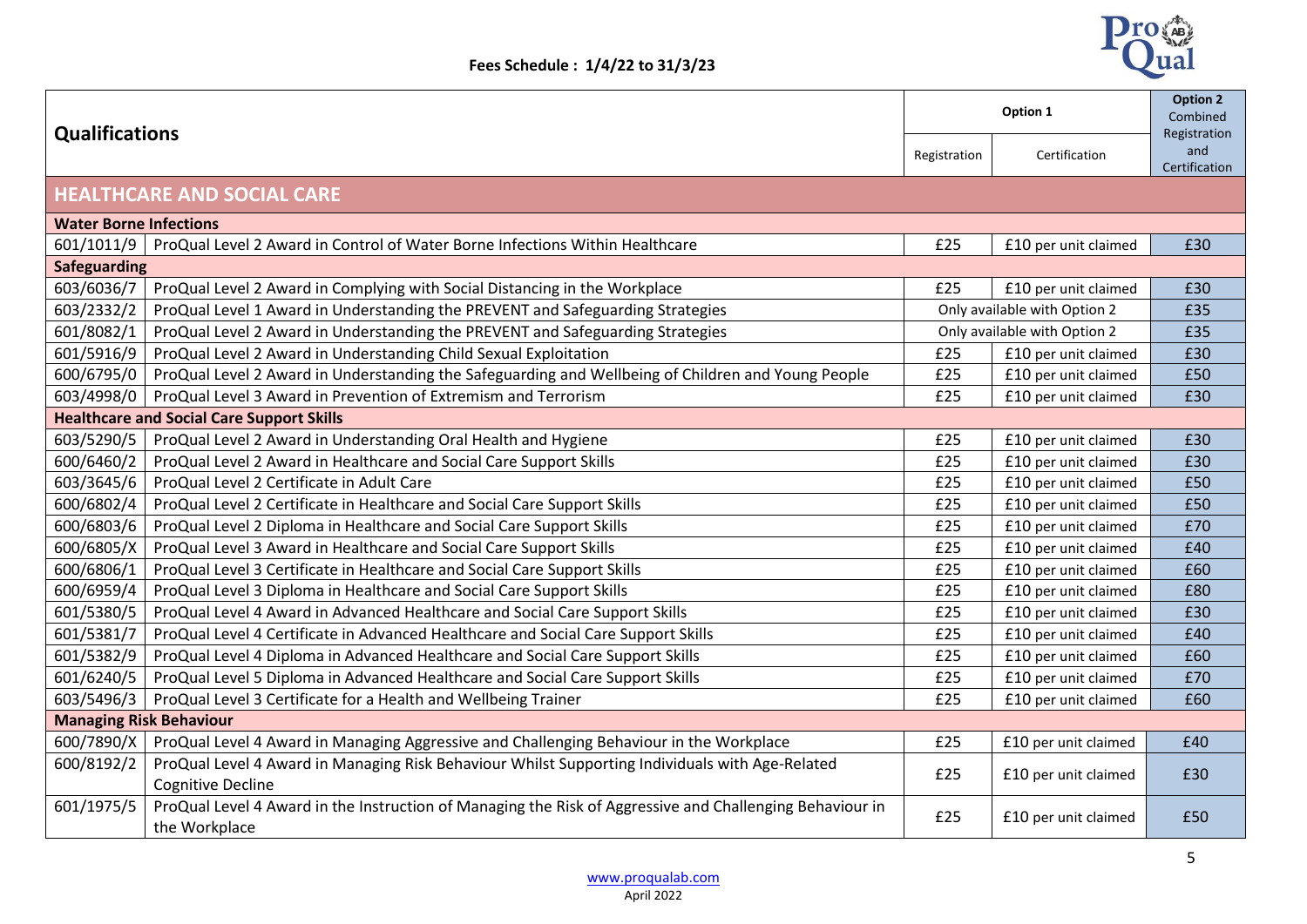

| <b>Qualifications</b>            |                                                                                                                                     | Option 1                     |                              | Option 2<br>Combined<br>Registration |
|----------------------------------|-------------------------------------------------------------------------------------------------------------------------------------|------------------------------|------------------------------|--------------------------------------|
|                                  |                                                                                                                                     | Registration                 | Certification                | and<br>Certification                 |
| 603/3317/0                       | ProQual Level 4 Award in Managing Actual and Potential Aggression in Schools and Childrens' Services                                | £25                          | £10 per unit claimed         | £40                                  |
| 603/3316/9                       | ProQual Level 4 Award in the Instruction of Management Actual and Potential Aggression in Schools and<br><b>Childrens' Services</b> | £25                          | £10 per unit claimed         | £50                                  |
| <b>Mental Capacity Act 2005</b>  |                                                                                                                                     |                              |                              |                                      |
| 601/1464/2                       | ProQual Level 3 Award in Awareness of the Mental Capacity Act 2005                                                                  | £25                          | £10 per unit claimed         | £30                                  |
| <b>Mental Health / First Aid</b> |                                                                                                                                     |                              |                              |                                      |
| 603/5498/7                       | ProQual Level 2 Award in First Aid at Work Awareness                                                                                | £25                          | £10 per unit claimed         | £30                                  |
| 603/4234/1                       | ProQual Level 2 Award in Mental Health First Aid Awareness                                                                          | £25                          | £10 per unit claimed         | £30                                  |
| 603/4541/X                       | ProQual Level 2 Award in Youth Mental Health First Aid Awareness                                                                    | £25                          | £10 per unit claimed         | £30                                  |
|                                  | <b>Promoting Employment in Social Care</b>                                                                                          |                              |                              |                                      |
| 601/4424/5                       | ProQual Level 2 Award in Promoting Employment in Social Care                                                                        | £25                          | £10 per unit claimed         | £40                                  |
| <b>Child Care</b>                |                                                                                                                                     |                              |                              |                                      |
| 601/8593/4                       | ProQual Level 4 Diploma in Advanced Childcare Practice and Management                                                               | £25                          | £10 per unit claimed         | £110                                 |
| 603/0129/6                       | ProQual Level 5 Diploma in Leadership and Management for the Children and Young People's Workforce                                  | £25                          | £10 per unit claimed         | £150                                 |
| <b>Social Media</b>              |                                                                                                                                     |                              |                              |                                      |
| 601/5941/8                       | ProQual Level 2 Award in Understanding Communication Security (COMSEC)                                                              | £25                          | £10 per unit claimed         | £30                                  |
| 601/3410/0                       | ProQual Level 2 Diploma in Understanding the Safe Use of Online and Social Media Platforms                                          | £25                          | £10 per unit claimed         | £90                                  |
| 601/0465/X                       | ProQual Level 3 Diploma in Social Media for Business                                                                                | £25                          | £10 per unit claimed         | £115                                 |
|                                  | <b>Cyber Safety / Cyber Security</b>                                                                                                |                              |                              |                                      |
| 601/3147/0                       | ProQual Entry Level Award in Understanding the Risks of Cyberbullying When Using Online and Social<br>Media Platforms (Entry 3)     |                              | Only available with Option 2 | £25                                  |
| 601/3148/2                       | ProQual Level 1 Award in Understanding the Risks of Cyberbullying When Using Online and Social Media<br>Platforms                   |                              | Only available with Option 2 | £25                                  |
| 601/3192/5                       | ProQual Level 2 Certificate in Understanding the Risks of Cyberbullying When Using Online and Social<br><b>Media Platforms</b>      | Only available with Option 2 |                              | £25                                  |
| 601/8257/X                       | ProQual Level 2 Award in Cyber Security Awareness for Business                                                                      | £25                          | £10 per unit claimed         | £30                                  |
| 610/0705/5                       | ProQual Level 2 Award in Cyber Security Awareness for Critical National Infrastructure                                              | £25                          | £10 per unit claimed         | £30                                  |
| 603/3701/1                       | ProQual Level 2 Award in Protecting Your Business Against Cyber Crime and Fraud                                                     | £25                          | £10 per unit claimed         | £30                                  |
| 603/3700/X                       | ProQual Level 3 Award in Dealing with a Cyber Attack or Data Breach                                                                 | £25                          | £10 per unit claimed         | £30                                  |
| 603/3702/3                       | ProQual Level 3 Award in Cyber Security Leadership                                                                                  | £25                          | £10 per unit claimed         | £30                                  |
| 601/8167/9                       | ProQual Level 4 Certificate in Cyber Security and Intrusion for Business                                                            | £25                          | £10 per unit claimed         | £50                                  |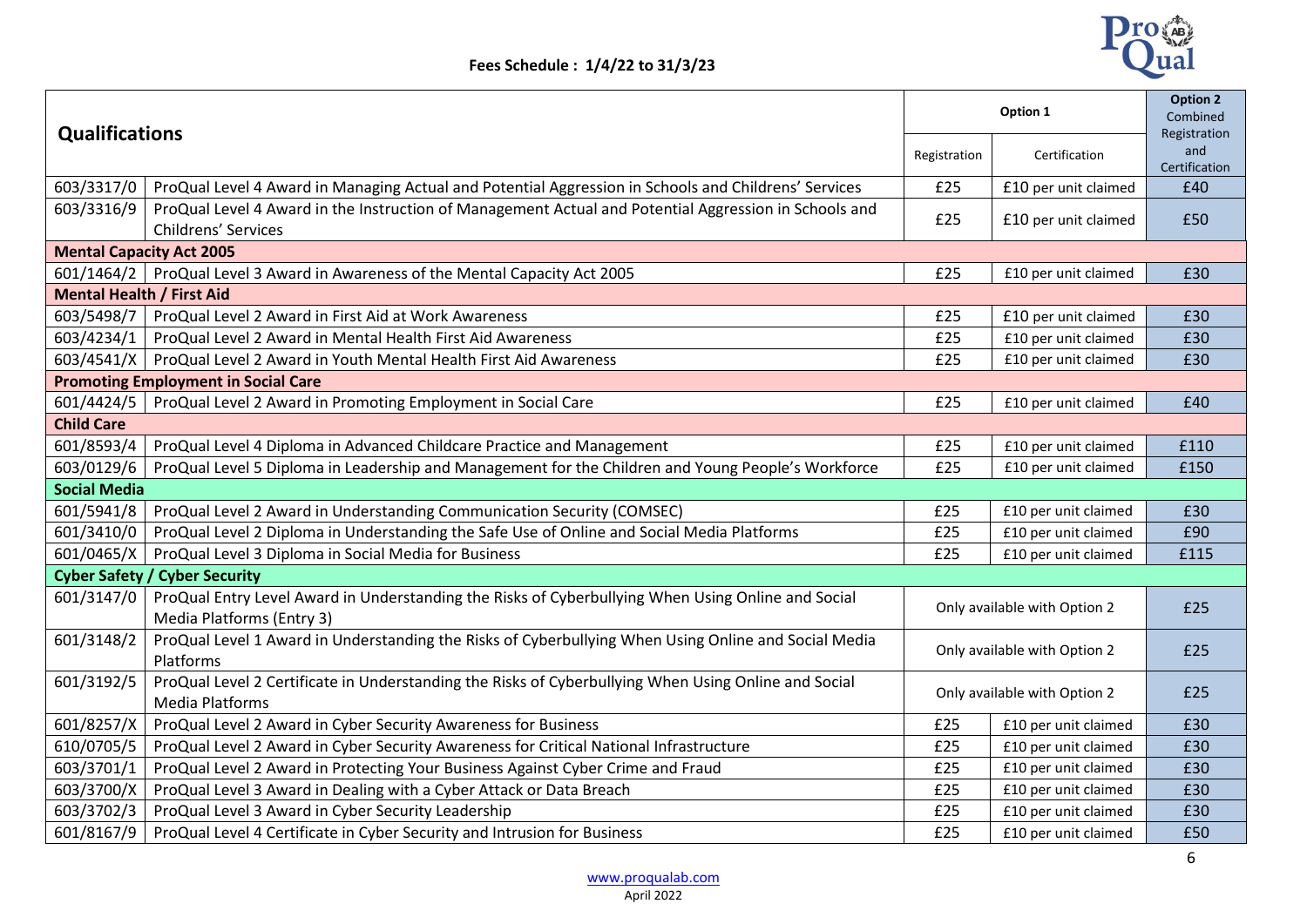

| <b>Qualifications</b>       |                                                                                                     |     | Option 1             | <b>Option 2</b><br>Combined<br>Registration |
|-----------------------------|-----------------------------------------------------------------------------------------------------|-----|----------------------|---------------------------------------------|
|                             |                                                                                                     |     | Certification        | and<br>Certification                        |
| <b>JUSTICE SECTOR</b>       |                                                                                                     |     |                      |                                             |
| <b>Legal Services</b>       |                                                                                                     |     |                      |                                             |
| 601/4395/2                  | ProQual Level 2 Certificate in Supporting Access to Legal Advice                                    | £25 | £10 per unit claimed | £60                                         |
| 600/2175/5                  | ProQual Level 3 Award in Providing Initial Legal Advice                                             | £25 | £10 per unit claimed | £52                                         |
| <b>Restorative Practice</b> |                                                                                                     |     |                      |                                             |
| 601/5448/2                  | ProQual Level 4 Diploma in Restorative Practice                                                     | £25 | £10 per unit claimed | £120                                        |
|                             | <b>Intelligence and Investigation</b>                                                               |     |                      |                                             |
| 603/5608/X                  | ProQual Level 3 Award in Intelligence Analysis                                                      | £25 | £10 per unit claimed | £30                                         |
| 603/7395/7                  | ProQual Level 1 Award in Open Source Intelligence (OSINT)                                           | £25 | £10 per unit claimed | £30                                         |
| 603/7394/5                  | ProQual Level 3 Award in Open Source Intelligence (OSINT)                                           | £25 | £10 per unit claimed | £30                                         |
| 603/2950/6                  | ProQual Level 3 Certificate in the Principles of Private Investigation                              | £25 | £10 per unit claimed | £30                                         |
| 601/8071/7                  | ProQual Level 3 Certificate in Internet Research and Investigation                                  | £25 | £10 per unit claimed | £40                                         |
| 601/1210/4                  | ProQual Level 3 Diploma in Intelligence Analysis                                                    | £25 | £10 per unit claimed | £100                                        |
| 603/0264/1                  | ProQual Level 4 Certificate in Knowledge of Intelligence Operations                                 | £25 | £10 per unit claimed | £70                                         |
| 601/4295/9                  | ProQual Level 4 Diploma in Intelligence Operations                                                  | £25 | £10 per unit claimed | £100                                        |
| 603/4183/X                  | ProQual Level 6 Diploma in Intelligence Management                                                  | £25 | £10 per unit claimed | £90                                         |
| <b>Disclosure</b>           |                                                                                                     |     |                      |                                             |
| 603/4164/6                  | ProQual Level 4 Award in Disclosure of Information                                                  | £25 | £10 per unit claimed | £30                                         |
| <b>Crime Prevention</b>     |                                                                                                     |     |                      |                                             |
| 603/4122/1                  | ProQual Level 2 Award in Problem Solving for Practitioners in Community Safety and Crime Prevention | £25 | £10 per unit claimed | £30                                         |
| 603/7895/5                  | ProQual Level 2 Award in Supporting Safer Communities                                               | £25 | £10 per unit claimed | £30                                         |
| 603/5205/X                  | ProQual Level 2 Award in Site Security Awareness                                                    | £25 | £10 per unit claimed | £30                                         |
| 603/3155/0                  | ProQual Level 3 Award in Introduction to Crime Prevention                                           | £25 | £10 per unit claimed | £30                                         |
| 603/4123/3                  | ProQual Level 3 Award in Strategic Problem Solving in Community Safety and Crime Prevention         | £25 | £10 per unit claimed | £30                                         |
| 603/3157/4                  | ProQual Level 4 Certificate in Crime Prevention for Practitioners                                   | £25 | £10 per unit claimed | £40                                         |
| 603/3158/6                  | ProQual Level 5 Diploma in Crime Prevention - Designing Out Crime                                   | £25 | £10 per unit claimed | £50                                         |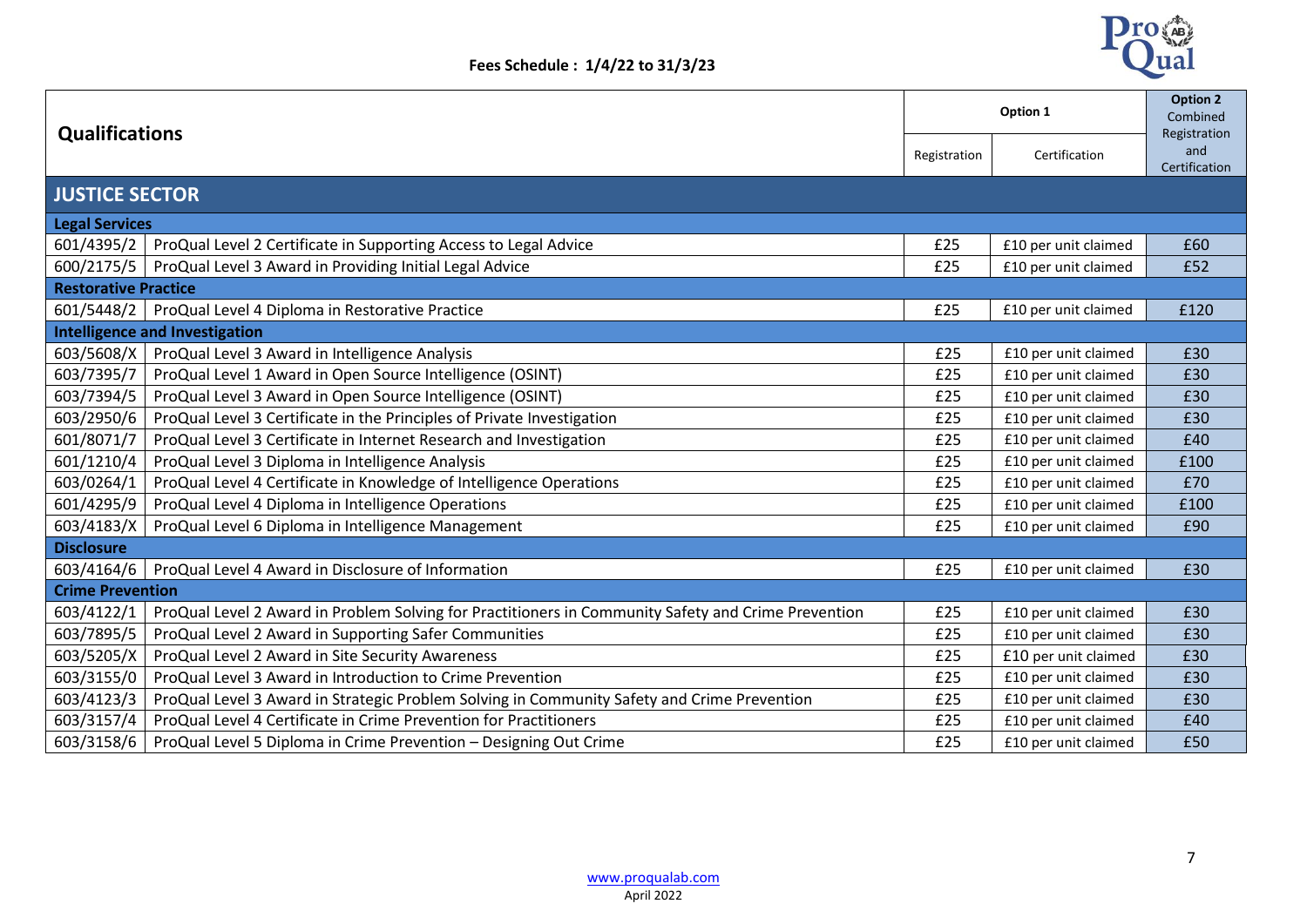

| <b>Qualifications</b> |                                                                                                       |              | Option 1             | <b>Option 2</b><br>Combined          |  |
|-----------------------|-------------------------------------------------------------------------------------------------------|--------------|----------------------|--------------------------------------|--|
|                       |                                                                                                       | Registration | Certification        | Registration<br>and<br>Certification |  |
| <b>CONSTRUCTION</b>   |                                                                                                       |              |                      |                                      |  |
|                       | <b>The Future of Construction</b>                                                                     |              |                      |                                      |  |
| 603/6681/3            | ProQual Level 1 Award in Preparing for the Future Workplace in a Construction Environment             | £25          | £10 per unit claimed | £30                                  |  |
| 603/6682/5            | ProQual Level 2 Award in Preparing for the Future Workplace in a Construction Environment             | £25          | £10 per unit claimed | £30                                  |  |
| 603/6683/7            | ProQual Level 3 Award in Preparing for the Future Workplace in a Construction Environment             | £25          | £10 per unit claimed | £30                                  |  |
| 603/6684/9            | ProQual Level 4 Award in Preparing for the Future Workplace in a Construction Environment             | £25          | £10 per unit claimed | £30                                  |  |
| 603/6685/0            | ProQual Level 5 Award in Preparing for the Future Workplace in a Construction Environment             | £25          | £10 per unit claimed | £30                                  |  |
| <b>Construction</b>   |                                                                                                       |              |                      |                                      |  |
| 603/2515/X            | ProQual Level 1 Award in Health and Safety in a Construction Environment                              | £25          | £10 per unit claimed | £20                                  |  |
| 603/7811/6            | ProQual Level 1 Award in Basic Construction Skills - Groundworks                                      | £25          | £10 per unit claimed | £110                                 |  |
| 601/1858/1            | ProQual Level 1 Certificate in Basic Construction Skills                                              | £25          | £10 per unit claimed | £60                                  |  |
| 603/7772/0            | ProQual Level 2 Award in Rainscreen Cladding Installation                                             | £25          | £10 per unit claimed | £30                                  |  |
| 601/1878/7            | ProQual Level 2 Certificate in Construction Plant Operations                                          | £25          | £10 per unit claimed | £60                                  |  |
| 601/4049/5            | ProQual Level 2 Certificate in Forklift Truck Operations                                              | £25          | £10 per unit claimed | £130                                 |  |
| 601/7110/8            | ProQual Level 2 Certificate in Highways Maintenance - Excavation & Reinstatement Operations           | £25          | £10 per unit claimed | £100                                 |  |
| 601/7108/X            | ProQual Level 2 Certificate in Highways Maintenance - Kerbs and Channels (Construction)               | £25          | £10 per unit claimed | £90                                  |  |
| 603/2651/7            | ProQual Level 2 NVQ Certificate in Associated Industrial Services Occupations (Construction)          | £25          | £10 per unit claimed | £60                                  |  |
| 603/3412/5            | ProQual Level 2 NVQ Certificate in Construction Using Off-site Manufactured Assemblies (Construction) | £25          | £10 per unit claimed | £60                                  |  |
| 603/0321/9            | ProQual Level 2 NVQ Certificate in Fitted Interiors (Construction)                                    | £25          | £10 per unit claimed | £60                                  |  |
| 603/0291/4            | ProQual Level 2 NVQ Certificate in Interior Systems (Construction)                                    | £25          | £10 per unit claimed | £60                                  |  |
| 601/9028/0            | ProQual Level 2 NVQ Certificate in Plant Operations (Construction)                                    | £25          | £10 per unit claimed | £50                                  |  |
| 603/6621/7            | ProQual Level 2 NVQ Certificate in Removal of Non-Hazardous Waste (Construction)                      | £25          | £10 per unit claimed | £70                                  |  |
| 603/2040/0            | ProQual Level 2 NVQ Certificate in Roadbuilding and Maintenance (Construction)                        | £25          | £10 per unit claimed | £50                                  |  |
| 603/0306/2            | ProQual Level 2 NVQ Certificate in Specialist Installation Occupations (Construction)                 | £25          | £10 per unit claimed | £60                                  |  |
| 601/7791/3            | ProQual Level 2 NVQ Certificate in Wall and Floor Tiling (Construction)                               | £25          | £10 per unit claimed | £70                                  |  |
| 603/3069/7            | ProQual Level 2 NVQ Certificate in Wood Occupations (Construction)                                    | £25          | £10 per unit claimed | £70                                  |  |
| 601/7106/6            | ProQual Level 2 Diploma in Construction Operations (Construction)                                     | £25          | £10 per unit claimed | £110                                 |  |
| 601/1866/0            | ProQual Level 2 NVQ Diploma in Plant Operations - Highways Maintenance and Utilities (Construction)   | £25          | £10 per unit claimed | £90                                  |  |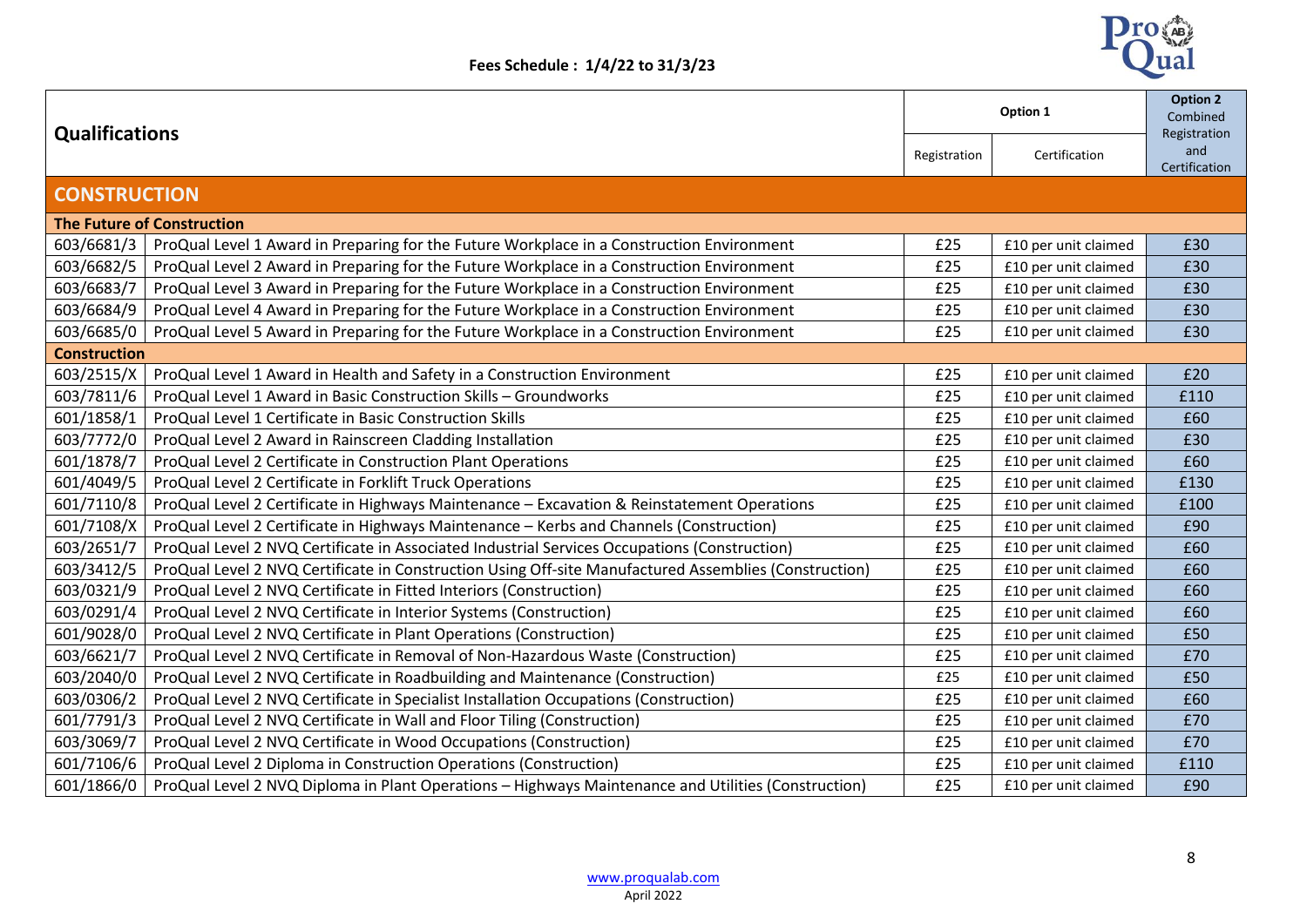

| <b>Qualifications</b> |                                                                                                                                        |              | Option 1             | <b>Option 2</b><br>Combined<br>Registration |
|-----------------------|----------------------------------------------------------------------------------------------------------------------------------------|--------------|----------------------|---------------------------------------------|
|                       |                                                                                                                                        | Registration | Certification        | and<br>Certification                        |
| 603/2329/2            | ProQual Level 2 Diploma in Accelerated Component Build Housing Systems Installation                                                    | £25          | £10 per unit claimed | £80                                         |
| 603/3647/X            | ProQual Level 2 Diploma in Installing Fire Resisting Timber Doorsets                                                                   | £25          | £10 per unit claimed | £50                                         |
| 603/3906/8            | ProQual Level 2 Diploma in Drilling Operations                                                                                         | £25          | £10 per unit claimed | £70                                         |
| 601/5675/2            | ProQual Level 2 Diploma in Steel Erecting                                                                                              | £25          | £10 per unit claimed | £90                                         |
| 603/2366/8            | ProQual Level 3 Diploma in Steel Erecting                                                                                              | £25          | £10 per unit claimed | £100                                        |
| 603/3163/X            | ProQual Level 3 Diploma in Fabricating Steel Structures in Construction                                                                | £25          | £10 per unit claimed | £80                                         |
| 603/2519/7            | ProQual Level 2 Diploma in Supporting the Installation of Pipework Components in Construction                                          | £25          | £10 per unit claimed | £80                                         |
| 601/6504/2            | ProQual Level 2 NVQ Diploma in Accessing Operations and Rigging (Construction)                                                         | £25          | £10 per unit claimed | £80                                         |
| 603/0828/X            | ProQual Level 2 NVQ Diploma in Associated Industrial Occupations - Passive Fire Protection (Construction)                              | £25          | £10 per unit claimed | £80                                         |
| 603/3353/4            | ProQual Level 2 NVQ Diploma in Building Maintenance Multi-trade Repair and Refurbishment Operations<br>(Construction)                  | £25          | £10 per unit claimed | £100                                        |
| 603/4162/2            | ProQual Level 2 NVQ Diploma in Construction Diving Operations (Construction)                                                           | £25          | £10 per unit claimed | £80                                         |
| 601/0963/4            | ProQual Level 2 NVQ Diploma in Construction Operations and Civil Engineering Services - Highways<br>Maintenance (Construction)         | £25          | £10 per unit claimed | £80                                         |
| 603/0733/X            | ProQual Level 2 NVQ Diploma in Construction Operations and Civil Engineering Services - Roadbuilding<br>(Construction)                 | £25          | £10 per unit claimed | £60                                         |
| 601/3609/1            | ProQual Level 2 NVQ Diploma in Construction Operations and Civil Engineering Services Construction<br><b>Operations (Construction)</b> | £25          | £10 per unit claimed | £80                                         |
| 600/9043/1            | ProQual Level 2 NVQ Diploma in Controlling Lifting Operations - Slinger/Signaller (Construction)                                       | £25          | £10 per unit claimed | £60                                         |
| 601/8034/1            | ProQual Level 2 NVQ Diploma in Cladding Occupations (Construction)                                                                     | £25          | £10 per unit claimed | £90                                         |
| 603/2421/1            | ProQual Level 2 NVQ Diploma in Construction Plant and Machinery Maintenance (Construction)                                             | £25          | £10 per unit claimed | £100                                        |
| 603/0457/1            | ProQual Level 2 NVQ Diploma in Decorative Finishing & Industrial Painting Occupations (Construction)                                   | £25          | £10 per unit claimed | £80                                         |
| 603/7845/1            | ProQual Level 2 NVQ Diploma in Demolition (Construction)                                                                               | £25          | £10 per unit claimed | £50                                         |
| 603/0363/3            | ProQual Level 2 NVQ Diploma in Directional Drilling Operations (Construction)                                                          | £25          | £10 per unit claimed | £70                                         |
| 603/0317/7            | ProQual Level 2 NVQ Diploma in Erection of Precast Concrete (Construction)                                                             | £25          | £10 per unit claimed | £70                                         |
| 603/2680/3            | ProQual Level 2 NVQ Diploma in External Render - Manual and Machine Applied (Construction)                                             | £25          | £10 per unit claimed | £70                                         |
| 601/1955/X            | ProQual Level 2 NVQ Diploma in Formwork (Construction)                                                                                 | £25          | £10 per unit claimed | £70                                         |
| 603/6623/0            | ProQual Level 2 NVQ Diploma in Floorcovering Occupations (Construction)                                                                | £25          | £10 per unit claimed | £120                                        |
| 601/4396/4            | ProQual Level 2 NVQ Diploma in Construction using Off-site Manufactured Assemblies (Construction)                                      | £25          | £10 per unit claimed | £70                                         |
| 603/6900/0            | ProQual Level 2 NVQ Diploma in Insulation and Building Treatments (Construction)                                                       | £25          | £10 per unit claimed | £70                                         |
| 603/0292/6            | ProQual Level 2 NVQ Diploma in Interior Systems (Construction)                                                                         | £25          | £10 per unit claimed | £60                                         |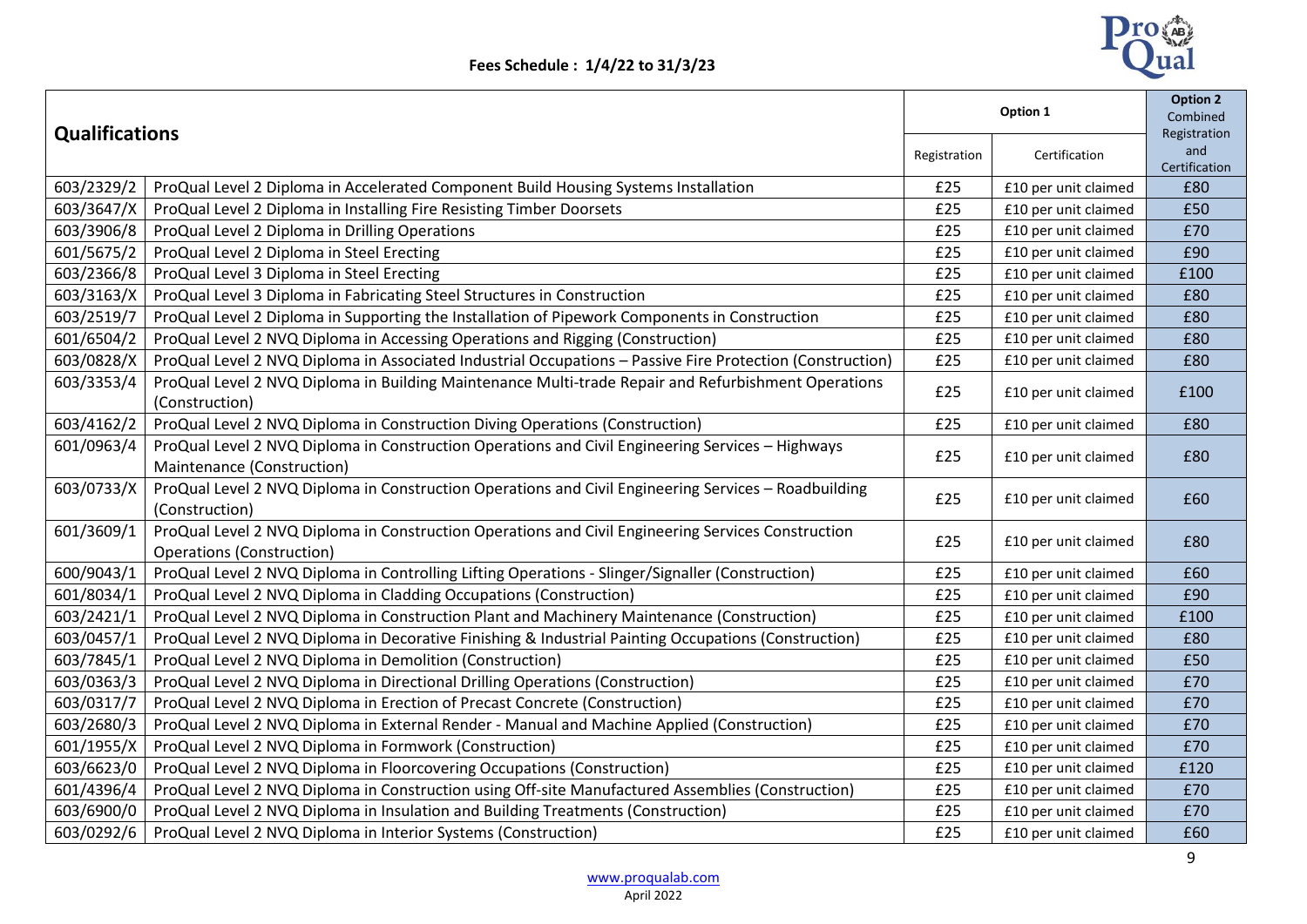

| <b>Qualifications</b> |                                                                                          |              | Option 1             | Option 2<br>Combined<br>Registration |
|-----------------------|------------------------------------------------------------------------------------------|--------------|----------------------|--------------------------------------|
|                       |                                                                                          | Registration | Certification        | and<br>Certification                 |
| 600/4766/5            | ProQual Level 2 NVQ Diploma in Land Drilling Operations                                  | £25          | £10 per unit claimed | £90                                  |
| 603/0045/0            | ProQual Level 2 NVQ Diploma in Piling Operations (Construction)                          | £25          | £10 per unit claimed | £50                                  |
| 603/0327/X            | ProQual Level 2 NVQ Diploma in Plant Installations (Construction)                        | £25          | £10 per unit claimed | £70                                  |
| 600/4274/6            | ProQual Level 2 NVQ Diploma in Plant Maintenance (Construction)                          | £25          | £10 per unit claimed | £100                                 |
| 601/9029/2            | ProQual Level 2 NVQ Diploma in Plant Operations (Construction)                           | £25          | £10 per unit claimed | £50                                  |
| 603/0307/4            | ProQual Level 2 NVQ Diploma in Plastering (Construction)                                 | £25          | £10 per unit claimed | £80                                  |
| 603/3280/3            | ProQual Level 2 NVQ Diploma in Post Tensioning Operations (Construction)                 | £25          | £10 per unit claimed | £80                                  |
| 603/2268/8            | ProQual Level 2 NVQ Diploma in Removal of Hazardous Waste (Construction)                 | £25          | £10 per unit claimed | £70                                  |
| 610/0512/5            | ProQual Level 2 NVQ Diploma in Roadbuilding and Maintenance (Construction)               | £25          | £10 per unit claimed | £30                                  |
| 601/7792/5            | ProQual Level 2 NVQ Diploma in Roofing Occupations (Construction)                        | £25          | £10 per unit claimed | £90                                  |
| 603/7587/5            | ProQual Level 2 NVQ Diploma in Site Logistics Operations (Construction)                  | £25          | £10 per unit claimed | £70                                  |
| 601/6795/6            | ProQual Level 2 NVQ Diploma in Specialist Concrete Occupations (Construction)            | £25          | £10 per unit claimed | £80                                  |
| 603/0453/4            | ProQual Level 2 NVQ Diploma in Specialist Installation Occupations (Construction)        | £25          | £10 per unit claimed | £80                                  |
| 603/0453/4            | ProQual Level 2 NVQ Diploma in Specialist Installation Occupations (Construction) :      | £25          | £10 per unit claimed | £60                                  |
|                       | <b>PATHWAY 7 - ARCHITECTURAL METALWORK INSTALLER</b>                                     |              |                      |                                      |
| 603/0453/4            | ProQual Level 2 NVQ Diploma in Specialist Installation Occupations (Construction) :      | £25          | £10 per unit claimed | £60                                  |
|                       | <b>PATHWAY 8 - ACOUSTIC PACKAGES AND FRAMES INSTALLER</b>                                |              |                      |                                      |
| 601/1957/3            | ProQual Level 2 NVQ Diploma in Steelfixing Occupations (Construction)                    | £25          | £10 per unit claimed | £70                                  |
| 603/3042/9            | ProQual Level 2 NVQ Diploma in Stonemasonry (Construction)                               | £25          | £10 per unit claimed | £70                                  |
| 603/1144/7            | ProQual Level 2 NVQ Diploma in Sub-structure Work Occupations (Construction)             | £25          | £10 per unit claimed | £90                                  |
| 603/2328/0            | ProQual Level 2 NVQ Diploma in Thermal Insulation (Construction)                         | £25          | £10 per unit claimed | £70                                  |
| 601/6066/4            | ProQual Level 2 NVQ Diploma in Trowel Occupations (Construction)                         | £25          | £10 per unit claimed | £80                                  |
| 603/0339/6            | ProQual Level 2 NVQ Diploma in Tunnelling Operations (Construction)                      | £25          | £10 per unit claimed | £70                                  |
| 603/3399/6            | ProQual Level 2 NVQ Certificate in Waterproof Membrane Roofing Systems (Construction)    | £25          | £10 per unit claimed | £60                                  |
| 603/0449/2            | ProQual Level 2 NVQ Diploma in Waterproof Membrane Roofing Systems (Construction)        | £25          | £10 per unit claimed | £80                                  |
| 603/3728/X            | ProQual Level 2 NVQ Diploma in Winter Services (Construction)                            | £25          | £10 per unit claimed | £60                                  |
| 601/7664/7            | ProQual Level 2 NVQ Diploma in Wood Occupations (Construction)                           | £25          | £10 per unit claimed | £80                                  |
| 601/5635/1            | ProQual Level 3 Award in An Introduction to Building Information Modelling               | £25          | £10 per unit claimed | £30                                  |
| 603/4995/5            | ProQual Level 3 Award in the Inspection and Testing of Fire Resisting Door Installations | £25          | £10 per unit claimed | £30                                  |
| 610/0780/8            | ProQual Level 3 Award in Fire Risk Assessment Awareness                                  | £25          | £10 per unit claimed | £30                                  |
| 603/2866/6            | ProQual Level 3 Diploma in Moving Loads in Construction                                  | £25          | £10 per unit claimed | £100                                 |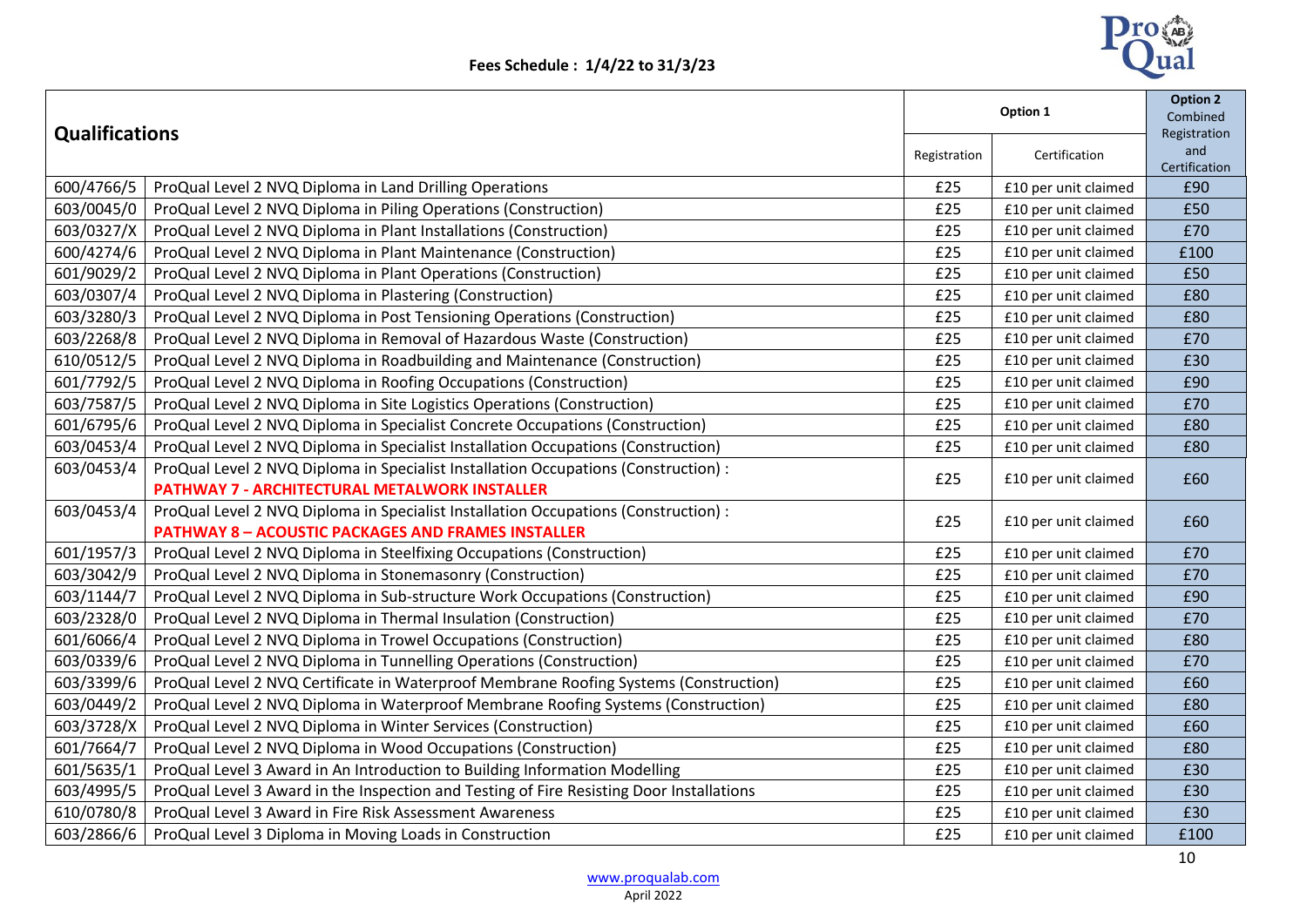

| <b>Qualifications</b> |                                                                                                                           |              | Option 1             |                                      |
|-----------------------|---------------------------------------------------------------------------------------------------------------------------|--------------|----------------------|--------------------------------------|
|                       |                                                                                                                           | Registration | Certification        | Registration<br>and<br>Certification |
| 601/8767/0            | ProQual Level 3 Diploma in Plant Maintenance (Construction)                                                               | £25          | £10 per unit claimed | £120                                 |
| 603/0725/0            | ProQual Level 3 Diploma in Shoring and Pipe Laying                                                                        | £25          | £10 per unit claimed | £50                                  |
| 603/2520/3            | ProQual Level 3 Diploma in the Installation of Pipework Components in Construction                                        | £25          | £10 per unit claimed | £100                                 |
| 603/2927/0            | ProQual Level 3 Diploma in Welding Construction Pipework                                                                  | £25          | £10 per unit claimed | £80                                  |
| 601/6505/4            | ProQual Level 3 NVQ Diploma in Accessing Operations and Rigging (Construction)                                            | £25          | £10 per unit claimed | £90                                  |
| 603/0357/8            | ProQual Level 3 NVQ Diploma in Construction Contracting Operations                                                        | £25          | £10 per unit claimed | £90                                  |
| 601/1082/X            | ProQual Level 3 NVQ Diploma in Controlling Lifting Operations - Supervising Lifts (Construction)                          | £25          | £10 per unit claimed | £100                                 |
| 603/2003/5            | ProQual Level 3 NVQ Diploma in Cladding Occupations (Construction)                                                        | £25          | £10 per unit claimed | £110                                 |
| 603/3897/0            | ProQual Level 3 NVQ Diploma in Construction Plant or Machinery Maintenance (Construction)                                 | £25          | £10 per unit claimed | £120                                 |
| 603/3898/2            | ProQual Level 3 NQV Diploma in Decorating Finishing - Painting and Decorating (Construction)                              | £25          | £10 per unit claimed | £110                                 |
| 603/7846/3            | ProQual Level 3 NVQ Diploma in Demolition (Construction)                                                                  | £25          | £10 per unit claimed | £100                                 |
| 603/0645/2            | ProQual Level 3 NVQ Diploma in Formwork (Construction)                                                                    | £25          | £10 per unit claimed | £110                                 |
| 610/0031/6            | ProQual Level 3 NVQ Diploma in Heritage Skills (Construction) - Fully Supported Lead & Hard Metal<br>Roofing and Cladding | £25          | £10 per unit claimed | £110                                 |
| 603/7584/X            | ProQual Level 3 NVQ Diploma in Heritage Skills - Wood Occupations (Construction)                                          | £25          | £10 per unit claimed | £100                                 |
| 603/7585/1            | ProQual Level 3 NVQ Diploma in Heritage Skills - Roof Slating and Tiling (Construction)                                   | £25          | £10 per unit claimed | £100                                 |
| 603/6898/6            | ProQual Level 3 NVQ Diploma in Insulation and Building Treatments (Construction)                                          | £25          | £10 per unit claimed | £90                                  |
| 603/0345/1            | ProQual Level 3 NVQ Diploma in Plant Installations - Tower Crane                                                          | £25          | £10 per unit claimed | £120                                 |
| 603/0346/3            | ProQual Level 3 NVQ Diploma in Plant Installations - Hoists                                                               | £25          | £10 per unit claimed | £120                                 |
| 603/5875/0            | ProQual Level 3 NVQ Diploma in Plastering (Construction)                                                                  | £25          | £10 per unit claimed | £90                                  |
| 603/7178/X            | ProQual Level 3 NVQ Diploma in Roofing Occupations (Construction)                                                         | £25          | £10 per unit claimed | £120                                 |
| 603/3001/6            | ProQual Level 3 NVQ Diploma in Testing, Inspecting and thorough Examination Occupations (Construction)                    | £25          | £10 per unit claimed | £60                                  |
| 601/6501/7            | ProQual Level 3 NVQ Diploma in Trowel Occupations (Construction)                                                          | £25          | £10 per unit claimed | £110                                 |
| 600/4243/6            | ProQual Level 3 NVQ Diploma in Occupational Work Supervision (Construction)                                               | £25          | £10 per unit claimed | £90                                  |
| 603/5878/6            | ProQual Level 3 NVQ Diploma in Wall and Floor Tiling (Construction)                                                       | £25          | £10 per unit claimed | £110                                 |
| 603/0670/1            | ProQual Level 3 NVQ Diploma in Wood Occupations (Construction)                                                            | £25          | £10 per unit claimed | £100                                 |
| 601/5664/8            | ProQual Level 4 NVQ Diploma in Controlling Lifting Operations - Supervising Lifts (Construction)                          | £25          | £10 per unit claimed | £100                                 |
| 610/0231/8            | ProQual Level 4 NVQ Diploma in Construction Site Supervision (Construction)                                               | £25          | £10 per unit claimed | £150                                 |
| 601/7662/3            | ProQual Level 5 NVQ Diploma in Controlling Lifting Operations - Planning Lifts (Construction)                             | £25          | £10 per unit claimed | £90                                  |
| 601/4460/9            | ProQual Level 6 NVQ Diploma in Construction Site Management (Construction)                                                | £25          | £10 per unit claimed | £210                                 |
| 601/2055/1            | ProQual Level 6 NVQ Diploma in Construction Contracting Operations Management                                             | £25          | £10 per unit claimed | £105                                 |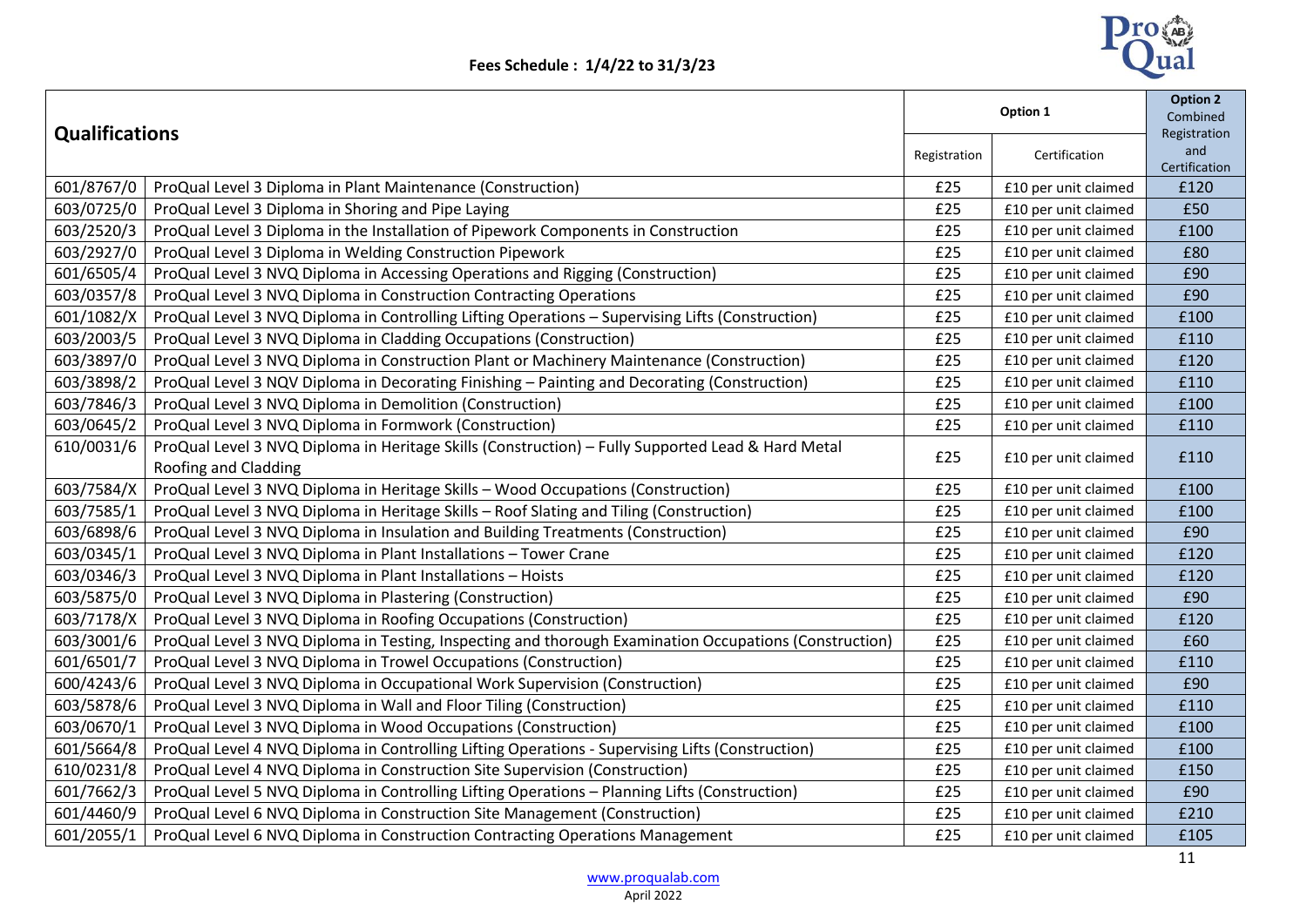

| <b>Qualifications</b>         |                                                                                                |              | Option 1             | <b>Option 2</b><br>Combined<br>Registration |  |
|-------------------------------|------------------------------------------------------------------------------------------------|--------------|----------------------|---------------------------------------------|--|
|                               |                                                                                                | Registration | Certification        | and<br>Certification                        |  |
| 601/1083/1                    | ProQual Level 6 NVQ Diploma in Controlling Lifting Operations - Planning Lifts (Construction)  | £25          | £10 per unit claimed | £90                                         |  |
| 603/7515/2                    | ProQual Level 6 NVQ Diploma in Senior Site Inspection                                          | £25          | £10 per unit claimed | £100                                        |  |
| 603/0298/7                    | ProQual Level 7 NVQ Diploma in Construction Senior Management                                  | £25          | £10 per unit claimed | £120                                        |  |
| <b>Utility Location</b>       |                                                                                                |              |                      |                                             |  |
| 601/1855/6                    | ProQual Level 2 Award in Utility Avoidance and the Location of Buried Services in Construction | £25          | £10 per unit claimed | £30                                         |  |
| 603/0263/X                    | ProQual Level 2 Diploma in Utility Mapping and Surveying                                       | £25          | £10 per unit claimed | £60                                         |  |
| 600/4758/6                    | ProQual Level 3 Certificate in Utility Mapping and Surveying                                   | £25          | £10 per unit claimed | £40                                         |  |
| 601/8910/1                    | ProQual Level 4 Diploma in Utility Mapping and Surveying                                       | £25          | £10 per unit claimed | £60                                         |  |
| 600/5171/1                    | ProQual Level 5 Diploma in Utility Mapping and Surveying                                       | £25          | £10 per unit claimed | £80                                         |  |
| 600/5210/7                    | ProQual Level 6 Diploma in Utility Mapping and Surveying                                       | £25          | £10 per unit claimed | £70                                         |  |
| 603/0724/9                    | ProQual Level 2 Diploma in Ground Works Operations                                             | £25          | £10 per unit claimed | £110                                        |  |
| 603/0725/0                    | ProQual Level 3 Diploma in Shoring and Pipe Laying Operations                                  | £25          | £10 per unit claimed | £50                                         |  |
| <b>Driving Goods Vehicles</b> |                                                                                                |              |                      |                                             |  |
| 600/8307/4                    | ProQual Level 2 Certificate in Driving Goods Vehicles                                          | £25          | £10 per unit claimed | £105                                        |  |
| <b>Asbestos</b>               |                                                                                                |              |                      |                                             |  |
| 600/6386/5                    | ProQual Level 2 Award in Asbestos Awareness                                                    | £25          | £10 per unit claimed | £30                                         |  |
| 600/5630/7                    | ProQual Level 2 Certificate in Asbestos Removal for Operatives                                 | £25          | £10 per unit claimed | £50                                         |  |
| 603/4244/4                    | ProQual Level 3 NVQ Diploma in Supervising Licensed Asbestos Removal (Construction)            | £25          | £10 per unit claimed | £90                                         |  |
| <b>Confined Spaces</b>        |                                                                                                |              |                      |                                             |  |
| 603/7848/7                    | ProQual Level 2 Award in Tunnel Entry and Associated Emergency Procedures                      | £25          | £10 per unit claimed | £30                                         |  |
| 603/3696/1                    | ProQual Level 2 Award in Working in Low Risk Confined Spaces                                   | £25          | £10 per unit claimed | £30                                         |  |
| 603/3697/3                    | ProQual Level 2 Award in Working in Medium Risk Confined Spaces                                | £25          | £10 per unit claimed | £30                                         |  |
| 603/3698/5                    | ProQual Level 2 Award in Working in High Risk Confined Spaces                                  | £25          | £10 per unit claimed | £30                                         |  |
| 603/3699/7                    | ProQual Level 3 Award in Emergency Rescue and Recovery of Casualties from Confined Spaces      | £25          | £10 per unit claimed | £30                                         |  |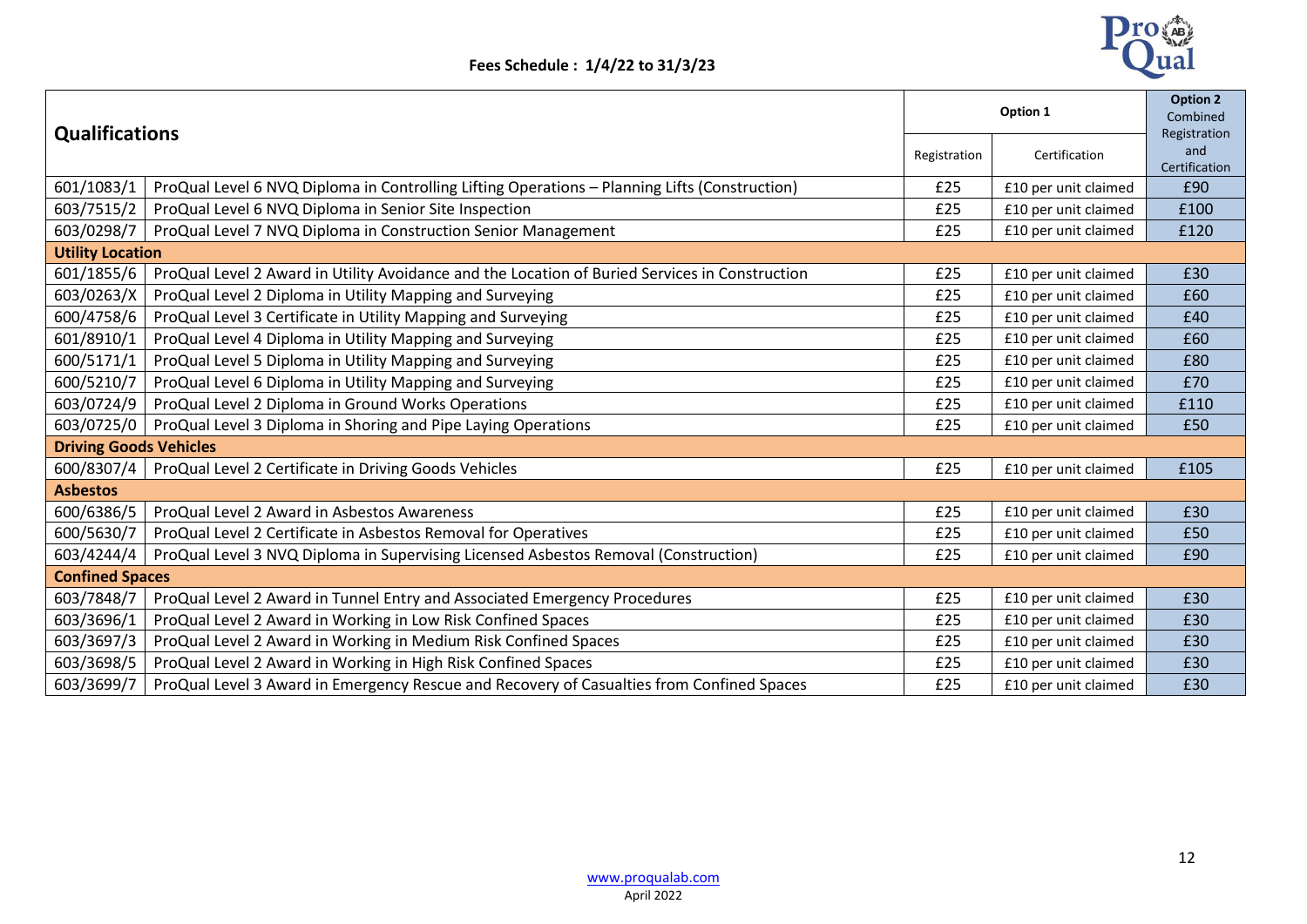

| <b>Qualifications</b> |                                                                                                     |     | Option 1                      | <b>Option 2</b><br>Combined<br>Registration |
|-----------------------|-----------------------------------------------------------------------------------------------------|-----|-------------------------------|---------------------------------------------|
|                       |                                                                                                     |     | Certification<br>Registration | and<br>Certification                        |
|                       | SCIENCE TECHNOLOGY ENGINEERING & MATHEMATICS (STEM)                                                 |     |                               |                                             |
| 603/1140/X            | ProQual Level 1 Diploma in Providing a Gateway to Smart Engineering                                 | £25 | £10 per unit claimed          | £80                                         |
| <b>LAND SURVEYING</b> |                                                                                                     |     |                               |                                             |
|                       | 603/1157/5   ProQual Level 3 Diploma in Engineering Surveying                                       | £25 | £10 per unit claimed          | £70                                         |
| <b>WAREHOUSING</b>    |                                                                                                     |     |                               |                                             |
| 601/3032/5            | ProQual Level 2 Certificate in Warehousing and Storage                                              | £25 | £10 per unit claimed          | £100                                        |
| 601/2379/5            | ProQual Level 3 Diploma in Warehousing and Storage                                                  | £25 | £10 per unit claimed          | £130                                        |
|                       | <b>OCCUPATIONAL HEALTH AND SAFETY</b>                                                               |     |                               |                                             |
| 601/4766/0            | ProQual Level 3 NVQ Certificate in Occupational Health and Safety                                   | £25 | £10 per unit claimed          | £90                                         |
| 601/4665/5            | ProQual Level 5 NVQ Diploma in Occupational Health and Safety Practice                              | £25 | £10 per unit claimed          | £120                                        |
| 603/3106/9            | ProQual Level 6 NVQ Diploma in Occupational Health and Safety Practice                              | £25 | £10 per unit claimed          | £120                                        |
| 603/6851/2            | ProQual Level 7 Diploma in Strategic Health & Safety Management and Leadership                      | £25 | £10 per unit claimed          | £120                                        |
|                       | <b>ENVIRONMENTAL MANAGEMENT</b>                                                                     |     |                               |                                             |
| 603/6603/5            | ProQual Level 3 Award in Environmental Management                                                   | £25 | £10 per unit claimed          | £30                                         |
|                       | <b>OIL &amp; GAS ENVIRONMENTS</b>                                                                   |     |                               |                                             |
| 603/7757/4            | ProQual Level 1 Award in Understanding Health and Safety in Oil & Gas Environments                  | £25 | £10 per unit claimed          | £30                                         |
| 610/0538/1            | ProQual Level 2 Award in Understanding Drilling Fluids (Mud) Technology                             | £25 | £10 per unit claimed          | £30                                         |
| 610/0539/3            | ProQual Level 2 Award in Understanding the Principles and Practice of Wellbore Casing and Cementing | £25 | £10 per unit claimed          | £30                                         |
| 610/0541/1            | ProQual Level 2 Award in Understanding Drill Bit Technology and Applications                        | £25 | £10 per unit claimed          | £30                                         |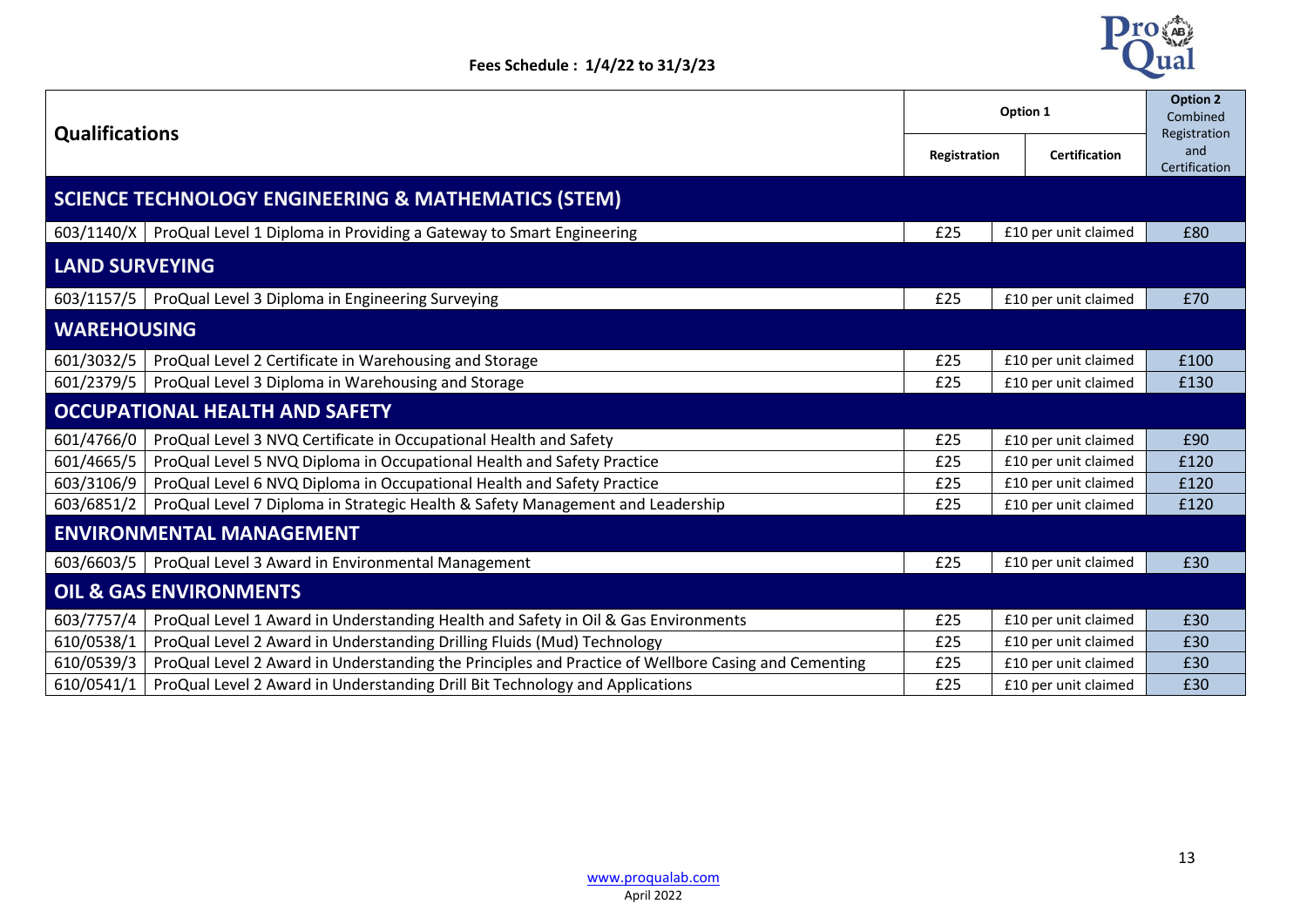

| <b>Qualifications</b>       |                                                                                           |     | Option 1             | <b>Option 2</b><br>Combined          |  |
|-----------------------------|-------------------------------------------------------------------------------------------|-----|----------------------|--------------------------------------|--|
|                             |                                                                                           |     | Certification        | Registration<br>and<br>Certification |  |
|                             | <b>HOSTILE ENVIRONMENTS</b>                                                               |     |                      |                                      |  |
| 603/0916/7                  | ProQual Level 3 Award in Security Chauffeur Driving                                       | £25 | £10 per unit claimed | £70                                  |  |
| 603/4254/7                  | ProQual Level 3 Award in Hostile Environment Awareness                                    | £25 | £10 per unit claimed | £30                                  |  |
| 601/5357/X                  | ProQual Level 3 Certificate in Basic Onshore Survival in Hostile Environments             | £25 | £10 per unit claimed | £50                                  |  |
| 603/0893/X                  | ProQual Level 4 Award in Close Protection in a Hostile Environment - Firearms and Tactics | £25 | £10 per unit claimed | £60                                  |  |
| 603/3049/1                  | ProQual Level 6 Diploma in Hostile Environment Operations                                 | £25 | £10 per unit claimed | £30                                  |  |
| 603/3281/5                  | ProQual Level 6 Diploma in Hostile Environment Operations - Close Quarter Battle          | £25 | £10 per unit claimed | £30                                  |  |
| <b>EMPLOYABILITY SKILLS</b> |                                                                                           |     |                      |                                      |  |
| 600/5200/4                  | ProQual Level 1 Award in Skills Towards Enabling Progression (Step-UP)                    | £25 | £10 per unit claimed | £28                                  |  |
| 603/1302/X                  | ProQual Level 2 Award in Smart Skills for Employment                                      | £25 | £10 per unit claimed | £45                                  |  |
|                             | <b>EMPLOYEE RIGHTS AND RESPONSIBILITIES</b>                                               |     |                      |                                      |  |
| 601/7109/1                  | ProQual Level 1 Award in Employee Rights and Responsibilities                             | £25 | £10 per unit claimed | £30                                  |  |
|                             | <b>DEMOCRATIC SERVICES</b>                                                                |     |                      |                                      |  |
| 600/2641/8                  | ProQual Level 4 Certificate in Democratic Practice                                        | £25 | £10 per unit claimed | £87                                  |  |
| 600/2640/6                  | ProQual Level 6 Diploma in Local Democracy                                                | £25 | £10 per unit claimed | £90                                  |  |
|                             | <b>BUSINESS AND ADMINISTRATION</b>                                                        |     |                      |                                      |  |
| 601/4753/2                  | ProQual Level 1 Certificate in Business Administration                                    | £25 | £10 per unit claimed | £110                                 |  |
| 603/6334/4                  | ProQual Level 2 Award in Diversity and Inclusion                                          | £25 | £10 per unit claimed | £30                                  |  |
| 601/3579/7                  | ProQual Level 2 Diploma in Business Administration                                        | £25 | £10 per unit claimed | £95                                  |  |
| 601/3580/3                  | ProQual Level 3 Diploma in Business Administration                                        | £25 | £10 per unit claimed | £135                                 |  |
| 601/3702/2                  | ProQual Level 3 Diploma in Management                                                     | £25 | £10 per unit claimed | £95                                  |  |
| 601/4758/1                  | ProQual Level 4 NVQ Diploma in Business Administration                                    | £25 | £10 per unit claimed | £100                                 |  |
| 601/4759/3                  | ProQual Level 4 NVQ Diploma in Management                                                 | £25 | £10 per unit claimed | £100                                 |  |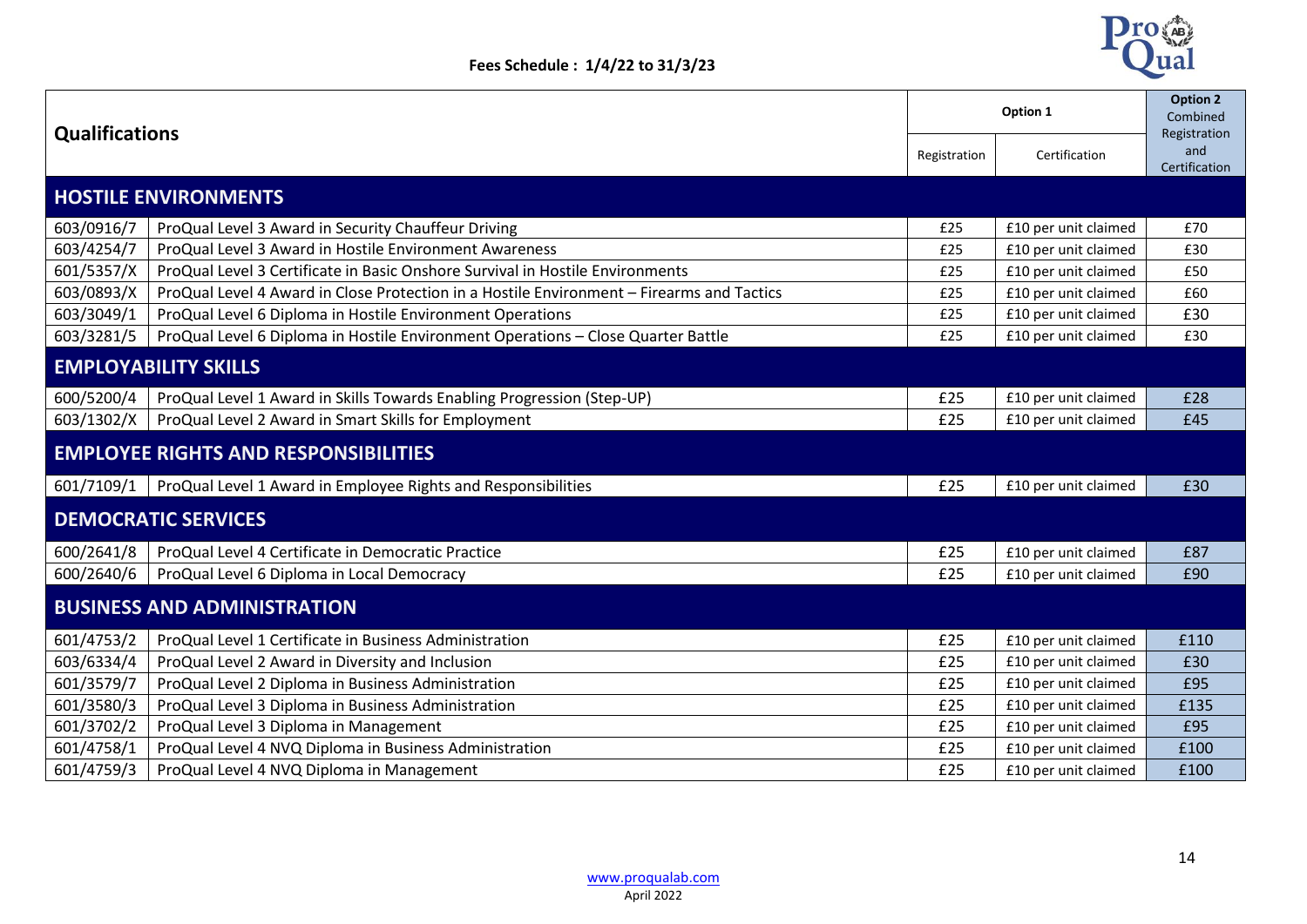

|                            |                                                                                                       |              |                      | <b>Option 2</b>     |  |
|----------------------------|-------------------------------------------------------------------------------------------------------|--------------|----------------------|---------------------|--|
|                            |                                                                                                       |              | Option 1             |                     |  |
| <b>Qualifications</b>      |                                                                                                       |              |                      | Registration<br>and |  |
|                            |                                                                                                       | Registration | Certification        | Certification       |  |
|                            | <b>TEAM LEADING AND MANAGEMENT</b>                                                                    |              |                      |                     |  |
|                            |                                                                                                       |              |                      |                     |  |
| 601/3581/5                 | ProQual Level 2 Diploma in Team Leading                                                               | £25          | £10 per unit claimed | £85                 |  |
| 601/4757/X                 | ProQual Level 5 NVQ Diploma in Management and Leadership                                              | £25          | £10 per unit claimed | £100                |  |
| 601/4760/X                 | ProQual Level 7 NVQ Diploma in Strategic Management and Leadership                                    | £25          | £10 per unit claimed | £110                |  |
| <b>SPORTS INTERMEDIARY</b> |                                                                                                       |              |                      |                     |  |
| 603/5317/X                 | ProQual Level 3 Award in Sports Intermediary                                                          | £25          | £10 per unit claimed | £40                 |  |
| <b>CUSTOMER SERVICE</b>    |                                                                                                       |              |                      |                     |  |
| 600/7736/0                 | ProQual Level 1 Award in the Principles of Customer Service                                           | £25          | £10 per unit claimed | £30                 |  |
| 600/5863/8                 | ProQual Level 1 Award for Introduction to Customer Service                                            | £25          | £10 per unit claimed | £50                 |  |
| 601/4755/6                 | ProQual Level 1 Certificate in Customer Service                                                       | £25          | £10 per unit claimed | £67                 |  |
| 601/4768/4                 | ProQual Level 2 Certificate in Principles of Customer Service                                         | £25          | £10 per unit claimed | £50                 |  |
| 601/3576/1                 | ProQual Level 2 Diploma in Customer Service                                                           | £25          | £10 per unit claimed | £105                |  |
| 601/3577/3                 | ProQual Level 3 Diploma in Customer Service                                                           | £25          | £10 per unit claimed | £95                 |  |
| 601/4756/8                 | ProQual Level 4 NVQ Diploma in Customer Service                                                       | £25          | £10 per unit claimed | £90                 |  |
|                            | <b>DRIVING LICENCE CHECKING</b>                                                                       |              |                      |                     |  |
| 603/1400/X                 | ProQual Level 3 Award in Driving Licence Checking                                                     | £25          | £10 per unit claimed | £30                 |  |
| <b>IT SKILLS</b>           |                                                                                                       |              |                      |                     |  |
| 601/3441/0                 | ProQual Level 2 Diploma in IT User Skills                                                             | £25          | £10 per unit claimed | £100                |  |
| 601/3442/2                 | ProQual Level 3 Diploma in IT User Skills                                                             | £25          | £10 per unit claimed | £100                |  |
| <b>TRANSPORTATION</b>      |                                                                                                       |              |                      |                     |  |
| 603/1138/1                 | ProQual Level 3 Certificate in the Remote Piloting of Unmanned Aircraft Systems for Commercial        |              |                      |                     |  |
|                            | Operation                                                                                             | £25          | £10 per unit claimed | £40                 |  |
| 603/1139/3                 | ProQual Level 4 Diploma in the Remote Piloting of Unmanned Aircraft Systems for Commercial Operations | £25          | £10 per unit claimed | £50                 |  |
| 603/2801/0                 | ProQual Level 3 Diploma in Traffic Management                                                         | £25          | £10 per unit claimed | £100                |  |
| 600/7975/7                 | ProQual Level 3 Diploma in Road Tunnel Operations                                                     | £25          | £10 per unit claimed | £130                |  |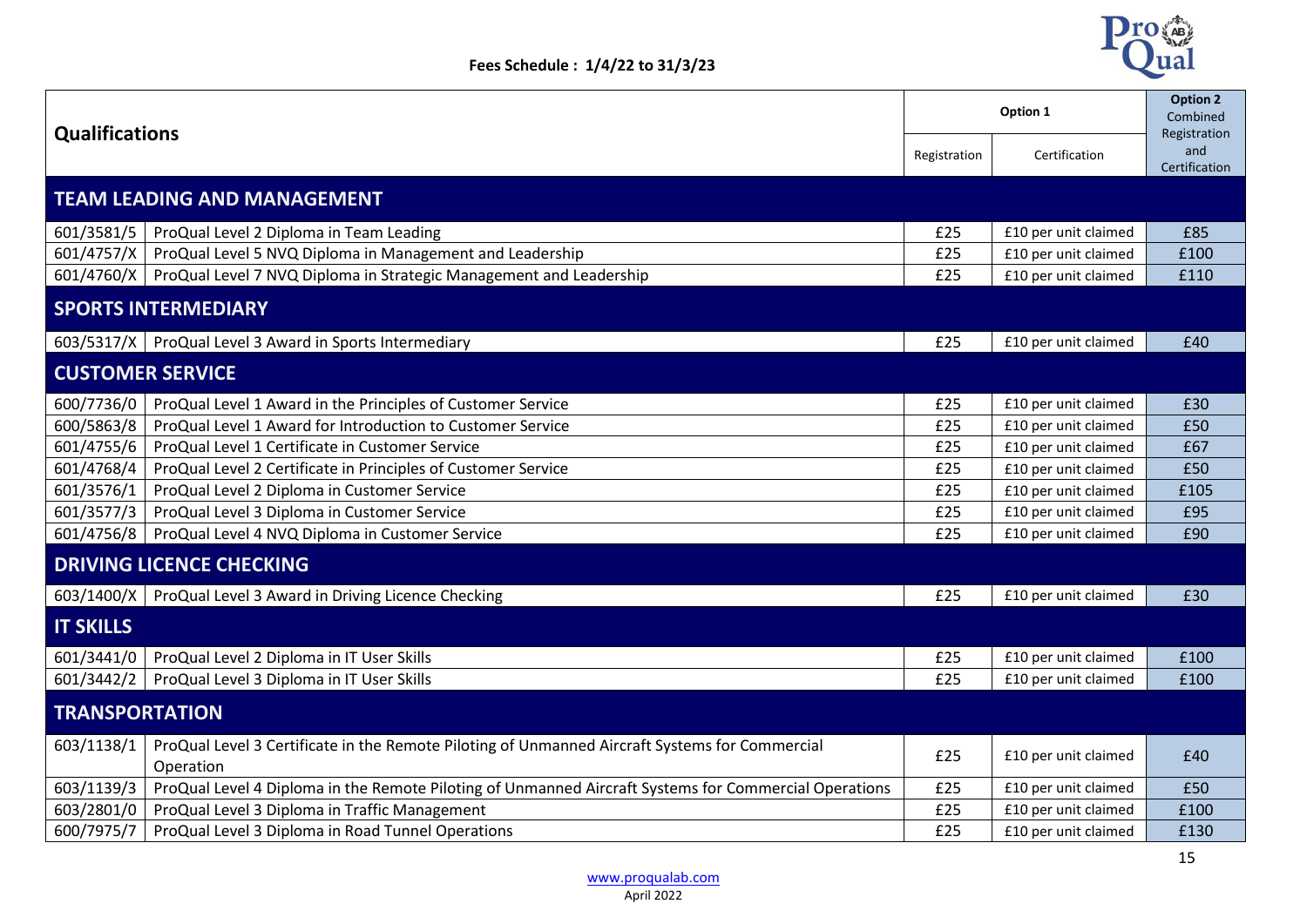

| <b>Qualifications</b>                    |                                                                                                  |     | Option 1             | <b>Option 2</b><br>Combined<br>Registration |  |
|------------------------------------------|--------------------------------------------------------------------------------------------------|-----|----------------------|---------------------------------------------|--|
|                                          |                                                                                                  |     | Certification        | and<br>Certification                        |  |
|                                          | <b>ASSESSING AND QUALITY ASSURANCE</b>                                                           |     |                      |                                             |  |
| 600/2005/2                               | ProQual Level 3 Award in Assessing Vocationally Related Achievement                              | £25 | £10 per unit claimed | £40                                         |  |
| 600/2251/6                               | ProQual Level 3 Award in Assessing Competence in the Work Environment                            | £25 | £10 per unit claimed | £40                                         |  |
| 600/2020/9                               | ProQual Level 3 Certificate in Assessing Vocational Achievement                                  | £25 | £10 per unit claimed | £50                                         |  |
| 600/2163/9                               | ProQual Level 4 Award in the Internal QA of Assessment Processes and Practice                    | £25 | £10 per unit claimed | £35                                         |  |
| 600/2179/2                               | ProQual Level 4 Certificate in Leading the Internal QA of Assessment Processes + Practice        | £25 | £10 per unit claimed | £50                                         |  |
| <b>TEACHING, TRAINING &amp; LEARNING</b> |                                                                                                  |     |                      |                                             |  |
| 603/1312/2                               | ProQual Level 3 Certificate in Teaching and Training                                             | £25 | £10 per unit claimed | £40                                         |  |
| 601/6821/3                               | ProQual Level 3 Certificate in Teaching, Training and Assessment                                 | £25 | £10 per unit claimed | £40                                         |  |
| 603/4609/7                               | ProQual Level 4 Diploma in Supporting Teaching and Learning                                      | £25 | £10 per unit claimed | £120                                        |  |
| <b>ENERGY</b>                            |                                                                                                  |     |                      |                                             |  |
| 601/2506/8                               | ProQual Level 1 Award in Understanding Carbon Awareness & Energy Management                      | £25 | £10 per unit claimed | £30                                         |  |
| 601/2505/6                               | ProQual Level 2 Award in Understanding Carbon Awareness & Energy Management                      | £25 | £10 per unit claimed | £30                                         |  |
| 601/5361/1                               | ProQual Level 3 Award in Understanding Energy Management Audits                                  | £25 | £10 per unit claimed | £30                                         |  |
| 601/9098/3                               | ProQual Level 3 Award in Energy Management : An Introduction                                     | £25 | £10 per unit claimed | £30                                         |  |
| 601/8109/6                               | ProQual Level 3 Award in Energy Management : Technical and Operational                           | £25 | £10 per unit claimed | £30                                         |  |
| 601/8104/7                               | ProQual Level 3 Award in Energy Management : Energy Assessments, Measurements & Verification     | £25 | £10 per unit claimed | £30                                         |  |
| 601/8103/5                               | ProQual Level 3 Award in Energy Management : Behavioural Change and Motivation                   | £25 | £10 per unit claimed | £30                                         |  |
| 601/8107/2                               | ProQual Level 3 Award in Energy Management : Regulatory & Legal Compliance and Carbon Management | £25 | £10 per unit claimed | £30                                         |  |
| 601/8108/4                               | ProQual Level 3 Award in Energy Management : Strategy/Plan                                       | £25 | £10 per unit claimed | £30                                         |  |
| 601/8111/4                               | ProQual Level 3 Award in Energy Management : Waste Management                                    | £25 | £10 per unit claimed | £30                                         |  |
| 601/8106/0                               | ProQual Level 3 Award in Energy Management : Procurement                                         | £25 | £10 per unit claimed | £30                                         |  |
| 601/8110/2                               | ProQual Level 3 Award in Energy Management : Transport                                           | £25 | £10 per unit claimed | £30                                         |  |
| 601/8112/6                               | ProQual Level 3 Award in Energy Management : Water                                               | £25 | £10 per unit claimed | £30                                         |  |
| 601/8105/9                               | ProQual Level 3 Award in Energy Management : Information & Communications Technology             | £25 | £10 per unit claimed | £30                                         |  |
| 601/8098/5                               | ProQual Level 3 Diploma in Energy Management                                                     | £25 | £10 per unit claimed | £90                                         |  |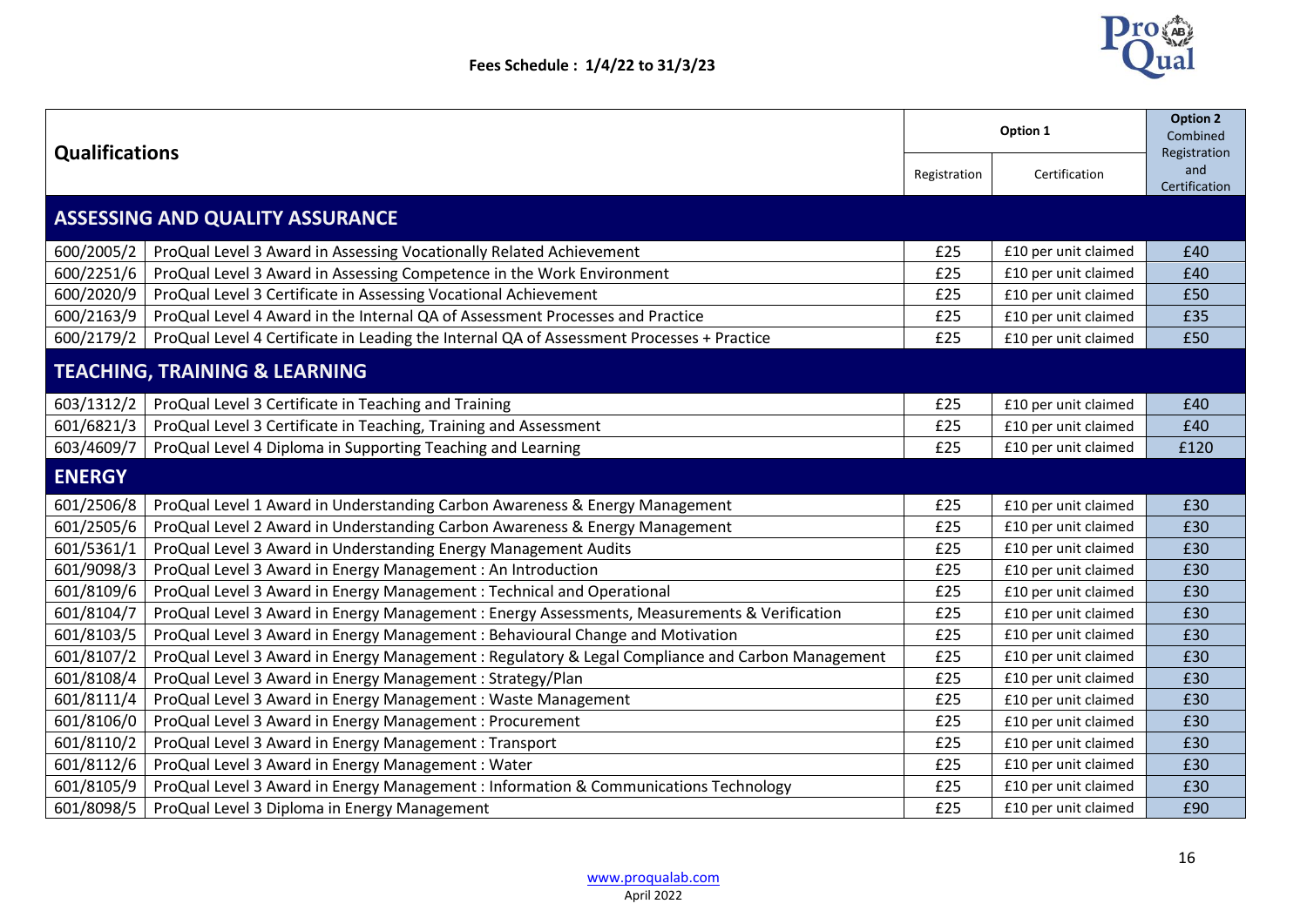

| <b>Qualifications</b>    |                                                                                                                                     | Option 1     |                      | <b>Option 2</b><br>Combined          |  |  |  |  |
|--------------------------|-------------------------------------------------------------------------------------------------------------------------------------|--------------|----------------------|--------------------------------------|--|--|--|--|
|                          |                                                                                                                                     | Registration | Certification        | Registration<br>and<br>Certification |  |  |  |  |
| <b>WATER INDUSTRY</b>    |                                                                                                                                     |              |                      |                                      |  |  |  |  |
| 603/2865/4               | ProQual Level 5 Award in Understanding Water Production                                                                             | £25          | £10 per unit claimed | £30                                  |  |  |  |  |
| 603/2864/2               | ProQual Level 5 Certificate in Management of Water Production                                                                       | £25          | £10 per unit claimed | £40                                  |  |  |  |  |
| 603/3730/8               | ProQual Level 5 Award in Understanding Hydraulic Principles in the Water Industry                                                   | £25          | £10 per unit claimed | £30                                  |  |  |  |  |
| 603/3729/1               | ProQual Level 5 Award in Understanding Water Networks                                                                               | £25          | £10 per unit claimed | £40                                  |  |  |  |  |
| 603/3731/X               | ProQual Level 5 Certificate in Management of Water Networks                                                                         | £25          | £10 per unit claimed | £50                                  |  |  |  |  |
| 603/3980/9               | ProQual Level 5 Award in Understanding Waste Water Treatment                                                                        | £25          | £10 per unit claimed | £30                                  |  |  |  |  |
| 603/3981/0               | ProQual Level 5 Certificate in Managing Waste Water Treatment                                                                       | £25          | £10 per unit claimed | £40                                  |  |  |  |  |
| 603/4235/3               | ProQual Level 5 Award in Understanding Waste Water Networks                                                                         | £25          | £10 per unit claimed | £30                                  |  |  |  |  |
| 603/4236/5               | ProQual Level 5 Certificate in Managing Waste Water Networks                                                                        | £25          | £10 per unit claimed | £40                                  |  |  |  |  |
| 603/4170/1               | ProQual Level 5 Award in Leading Innovation in the Water & Environmental Industries                                                 | £25          | £10 per unit claimed | £30                                  |  |  |  |  |
| 603/4171/3               | ProQual Level 5 Award in Understanding Demand Management and Leakage in the Water Industry                                          | £25          | £10 per unit claimed | £30                                  |  |  |  |  |
| 603/4172/5               | ProQual Level 5 Award in Understanding the Management of Physical & Cyber Asset Security in the Water<br>& Environmental Industries | £25          | £10 per unit claimed | £30                                  |  |  |  |  |
| 603/4173/7               | ProQual Level 5 Award in Understanding Event & Incident Response Management in the Water &<br><b>Environmental Industries</b>       | £25          | £10 per unit claimed | £30                                  |  |  |  |  |
| 603/4174/9               | ProQual Level 5 Award in Managing Reservoir Safety in the Water & Other Industries                                                  | £25          | £10 per unit claimed | £30                                  |  |  |  |  |
| 603/4175/0               | ProQual Level 5 Award in the Management of Risk and Resilience in the Water & Environmental Industries                              | £25          | £10 per unit claimed | £30                                  |  |  |  |  |
| 603/4350/3               | ProQual Level 5 Award in Understanding Project & Change Management in the Water & Environmental<br>Industries                       | £25          | £10 per unit claimed | £30                                  |  |  |  |  |
| 603/6870/6               | ProQual Level 5 Award in Developer Services for the Water & Environmental Industries                                                | £25          | £10 per unit claimed | £30                                  |  |  |  |  |
| 603/6869/X               | ProQual Level 5 Certificate in Managing Developer Services for the Water & Environmental Industries                                 | £25          | £10 per unit claimed | £40                                  |  |  |  |  |
| <b>CLIMATE CHANGE</b>    |                                                                                                                                     |              |                      |                                      |  |  |  |  |
| 603/7558/9               | ProQual Level 3 Award in Understanding Adaptation to Climate Change                                                                 | £25          | £10 per unit claimed | £30                                  |  |  |  |  |
| 603/7559/0               | ProQual Level 5 Certificate in Managing Adaptation to Climate Change                                                                | £25          | £10 per unit claimed | £40                                  |  |  |  |  |
| <b>SAFETY MANAGEMENT</b> |                                                                                                                                     |              |                      |                                      |  |  |  |  |
| 610/0030/5               | ProQual Level 4 Diploma in Spectator Safety Management                                                                              | £25          | £10 per unit claimed | £130                                 |  |  |  |  |
| 603/7553/7               | ProQual Level 5 Diploma in Fire Safety and Risk Management                                                                          | £25          | £10 per unit claimed | £80                                  |  |  |  |  |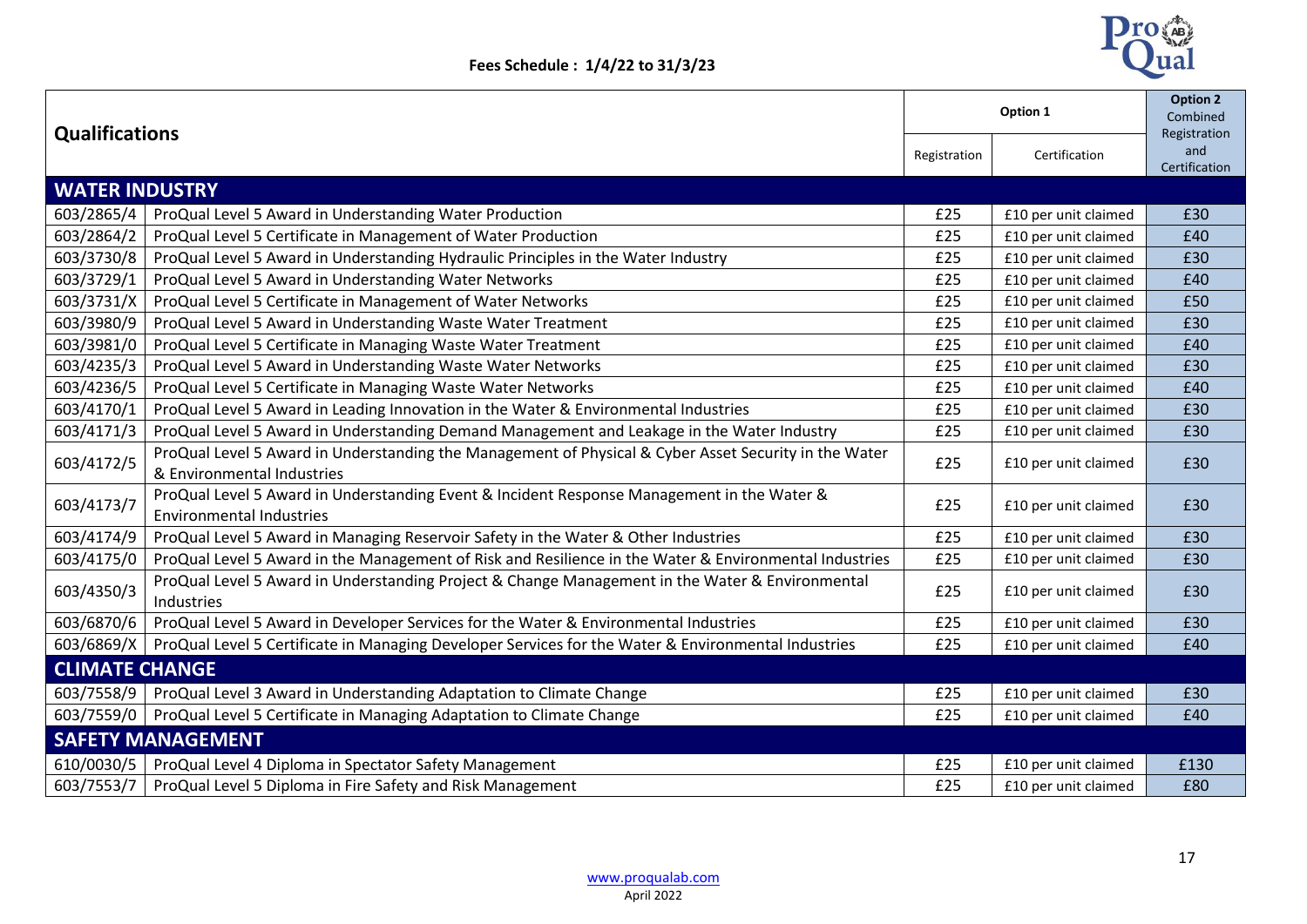

| <b>Qualifications</b>             |                                                                                       | Option 1     |                      | <b>Option 2</b><br>Combined          |  |  |
|-----------------------------------|---------------------------------------------------------------------------------------|--------------|----------------------|--------------------------------------|--|--|
|                                   |                                                                                       | Registration | Certification        | Registration<br>and<br>Certification |  |  |
| <b>HAIR AND BEAUTY</b>            |                                                                                       |              |                      |                                      |  |  |
| 603/4539/1                        | ProQual Level 2 Certificate in Barbering                                              | £25          | £10 per unit claimed | £60                                  |  |  |
| 603/4538/X                        | ProQual Level 2 Certificate in Women's Hairdressing                                   | £25          | £10 per unit claimed | £60                                  |  |  |
| 603/4537/8                        | ProQual Level 2 Diploma in Barbering                                                  | £25          | £10 per unit claimed | £80                                  |  |  |
| 603/4527/5                        | ProQual Level 2 Diploma in Women's Hairdressing                                       | £25          | £10 per unit claimed | £80                                  |  |  |
| 603/4540/8                        | ProQual Level 2 Diploma in Women's and Men's Hairdressing                             | £25          | £10 per unit claimed | £80                                  |  |  |
| 601/7949/1                        | ProQual Level 3 Award in Eyebrow Treatments - Brow Broidery Microblading              | £25          | £10 per unit claimed | £30                                  |  |  |
| 603/0368/2                        | ProQual Level 3 Award in Eyelash Extension Application                                | £25          | £10 per unit claimed | £30                                  |  |  |
| 610/0130/6                        | ProQual Level 3 Diploma in Beauty Therapy Treatments                                  | £25          | £10 per unit claimed | £70                                  |  |  |
| 603/5293/0                        | ProQual Level 4 Certificate in Eyebrow Pigmentation Ombre Brows - Machine Method      | £25          | £10 per unit claimed | £60                                  |  |  |
| 603/3268/2                        | ProQual Level 3 Certificate in Dermaplaning Facial Treatment with LED Therapy         | £25          | £10 per unit claimed | £60                                  |  |  |
| 610/0130/6                        | ProQual Level 3 Diploma in Beauty Therapy Treatments                                  | £25          | £10 per unit claimed | £70                                  |  |  |
| 603/2583/5                        | ProQual Level 4 Certificate in Eyebrow Pigmentation Microblading - Manual Method      | £25          | £10 per unit claimed | £70                                  |  |  |
| 603/2862/9                        | ProQual Level 4 Certificate in Skin Tightening & Rejuvenation using Plasma Technology | £25          | £10 per unit claimed | £60                                  |  |  |
| 603/2962/2                        | ProQual Level 4 Certificate in Micropigmentation - Machine Method for Face and Scalp  | £25          | £10 per unit claimed | £80                                  |  |  |
| 603/3315/7                        | ProQual Level 4 Certificate in Micropigmentation - Machine Method for Scalp           | £25          | £10 per unit claimed | £50                                  |  |  |
| 603/4987/6                        | ProQual Level 4 Certificate in Micropigmentation - Machine Method for the Face        | £25          | £10 per unit claimed | £70                                  |  |  |
| <b>BID MANAGEMENT</b>             |                                                                                       |              |                      |                                      |  |  |
|                                   | 601/7942/9   ProQual Level 2 Award in Bid Management                                  | £25          | £10 per unit claimed | £30                                  |  |  |
| <b>FOOD SAFETY</b>                |                                                                                       |              |                      |                                      |  |  |
| 603/3325/8                        | ProQual Level 2 Award in Food Safety Awareness                                        | £25          | £10 per unit claimed | £30                                  |  |  |
| <b>EMERGENCY RESPONSE DRIVING</b> |                                                                                       |              |                      |                                      |  |  |
| 603/5141/X                        | ProQual Level 3 Diploma UKERD Non Emergency Driver                                    | £25          | £10 per unit claimed | £60                                  |  |  |
| 603/5140/8                        | ProQual Level 4 Diploma UKERD Response Driver                                         | £25          | £10 per unit claimed | £100                                 |  |  |
| <b>HIRE AND RENTAL INDUSTRY</b>   |                                                                                       |              |                      |                                      |  |  |
|                                   | 603/5591/8   ProQual Level 1 Award in Introduction to the Hire and Rental Industry    | £25          | £10 per unit claimed | £30                                  |  |  |